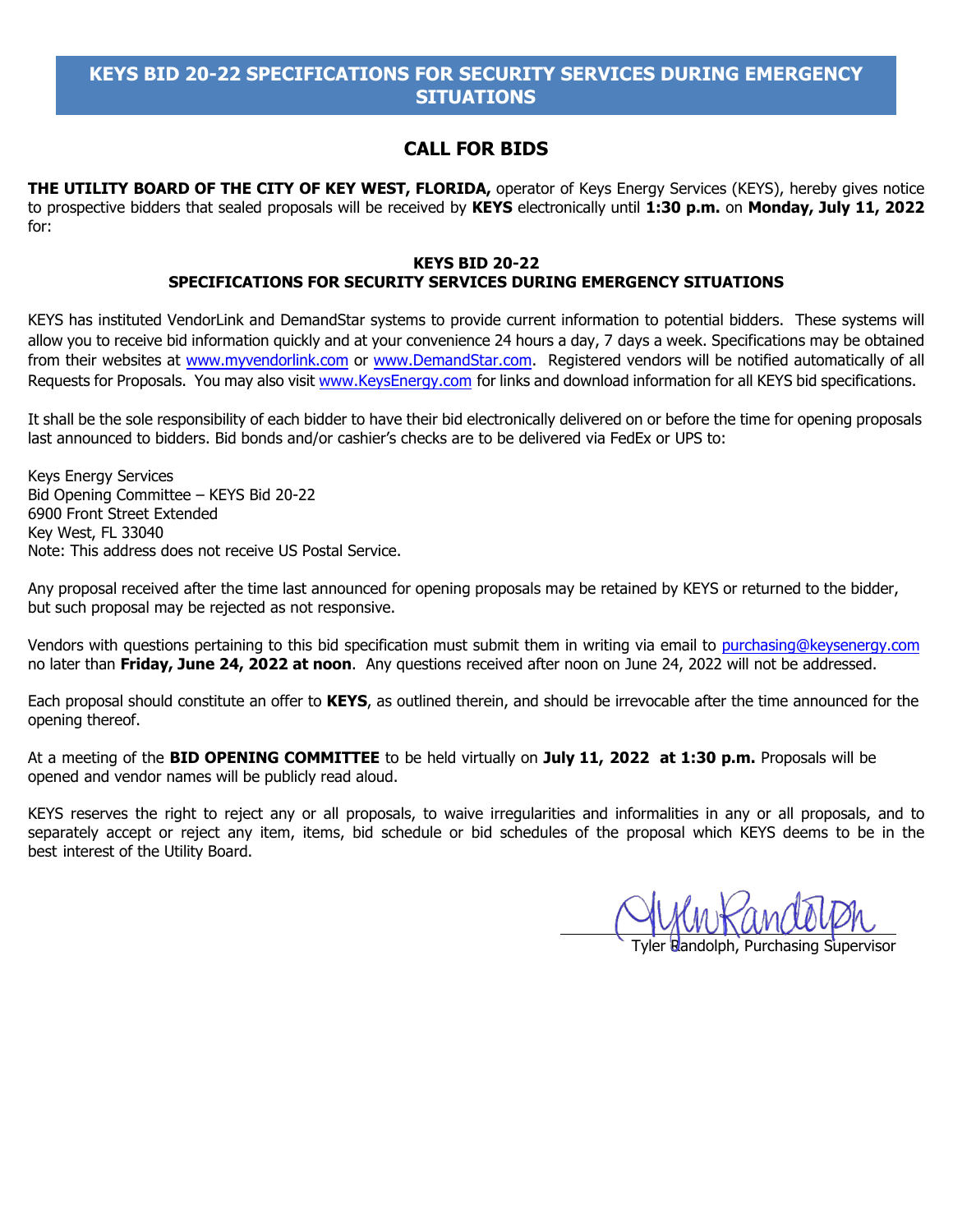### **GENERAL**

Keys Energy Services (KEYS) is a municipal electric utility suppling power to residents of the lower Florida Keys. KEYS is located in the extreme Southern tip of peninsular Florida, situated in Monroe County, Florida, primarily what is considered the "Lower Keys", which extends eastwardly from Key West to the east end of the Seven-Mile Bridge. Corporate Offices are located at 1001 James Street, Key West, Florida and the T&D Facility is located on Stock Island at 6900 Front Street Extended, Key West, Florida 33040.

KEYS continually plans and prepares to deal with emergencies, such as hurricanes and other unusual events that can impact its electric systems. When electric systems experience damage from these events, utilities call on other utilities and private entities across the state and the country to assist with utility restoration efforts.

In order to have a plan in place for these emergency situations, KEYS is seeking proposals for security services. The purpose of this agreement is to have a pre-negotiated price and terms in place so that assistance can be provided upon request.

Current contracts will remain active. It is KEYS intent to award as many contracts as possible for the same service to ensure KEYS has FEMA compliant vendors to call on following an emergency.

KEYS and its representatives have exercised due care in preparing this Request for Proposals (RFP). All information contained herein is believed to be substantially correct. However, bidders should verify information independently if desired. KEYS and its representatives do not warrant the accuracy of information contained herein.

### **SPECIFICATIONS**

KEYS wishes to establish a continuing service agreement for Emergency Assistance - Security Services - for MARSEC Level 1, 2, & 3.

### **ROVING PATROL - TASK 1**

- 1. A roving patrol unit will check/inspect the Stock Island Generating Facility perimeter fencing and gate at a minimum of once per hour.
- 2. A minimum of ten (10) minutes of roving patrol times shall be required.
- 3. Roving patrol must check-in/check-out with KEYS Dispatch/Control Center by calling (305) 295-1121 or (305) 295-1122 when they are on site at the Stock Island Generating Facility.
- 4. Task 1 will only be implemented during MARSEC Levels 2 & 3 or at the discretion of KEYS.

### **STATIONARY SECURITY - TASK 2**

- 1. One security guard will be assigned to continuously monitor the main gate at the Stock Island Generating Facility 24 hours a day during MARSEC Levels 2 & 3.
- 2. The Security Guard will be responsible to call KEYS' Dispatch/Control Center at (305) 295- 1121 or (305) 295-1122, no less than once each hour during MARSEC Level 2 & 3.
- 3. During MARSEC 1, 2, & 3 the Security Guard will be required to check identification obtain reason for entry. During MARSEC levels 2 & 3 Security Guard shall maintain an accurate log of all personnel entering and leaving KEYS' property. The log is to include drivers name, license plate number, vehicle number, time and number of occupants.
- 4. **During MARSEC Level 2 the Security Guard will be required to visually screen**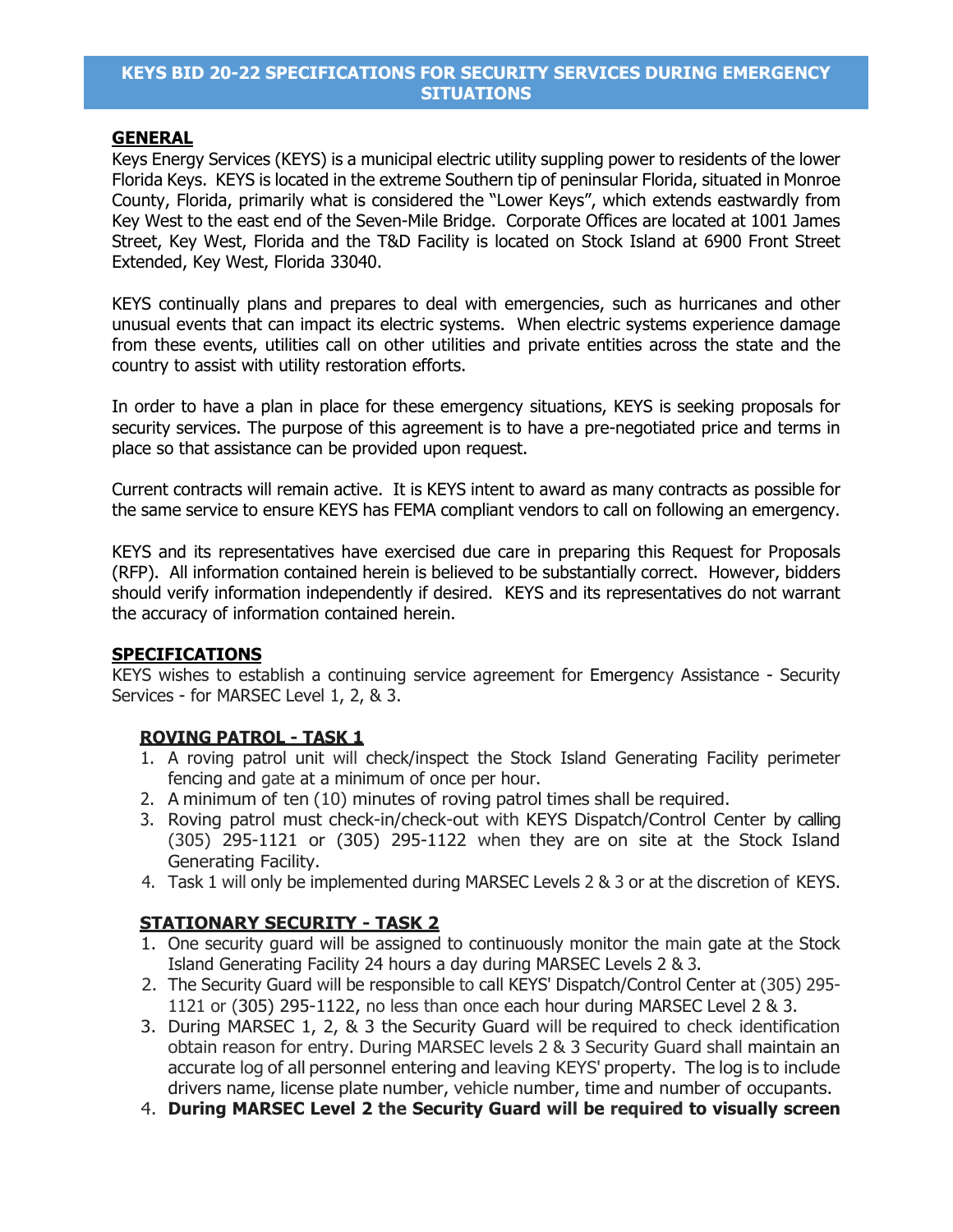**no less than 50% of the vehicles and persons passing through the main gate** for dangerous substances and devices, with the exception of government-owned vehicles on official business when personnel present identification credentials for entry.

- 5. During MARSEC Levels 2 & 3 the Security Guard will be required to call KEYS' Dispatch/Control Center to obtain an escort for any person who does not have a TWIC card, and to obtain an appropriate department escort for any person/vehicle making a delivery.
- 6. **During MARSEC Level 3 the Security Guard will be required to visually screen 100% of vehicles, persons, baggage, and personal effects** passing through the main gate for dangerous substances and devices, with the exception of governmentowned vehicles on official business when personnel present identification credentials for entry.

# **GENERAL REQUIREMENTS**

- 1. A written log will be kept for each roving patrol indicating the time the checks were made along with notes of any irregularities or observations. Logs will be signed by the security officer/guard and delivered to KEYS' Facility Security Officer at the Stock Island Generating Facility by 10:00 AM, Monday through Friday.
- 2. Each security officer/guard shall be equipped with a two-way radio, cellular telephone, or some other means of communication with local authorities. KEYS will only provide a portable radio for communication with KEYS Staff.
- 3. All security officers/guard assigned to KEYS shall be in good physical condition and health. Guards shall be capable of working and standing in the sun for extended periods of time, which includes adverse weather conditions.
- 4. All security officers/guard shall have a uniform shirt with appropriate badge and identification.
- 5. Security officers/guard are not required to be armed.
- 6. The security vehicle required for Task 1 should have a minimum of the following:
	- Fixed or portable spot light.
	- Warning lights.
	- Signs on each side of vehicle identifying the security firm.
- 7. The Security officer/guard is required to read, write, and communicate effectively in English.
- 8. The Security Contractor is responsible for supplying all screening tools required to screen vehicles.
- 9. Screening of vehicles shall consist of looking in or under the:
	- Trunk/bed of vehicles
	- Vehicle's hood
	- Occupant area
	- Vehicle's body using a mirror.
- 10. Each vehicle screened will be documented. The documentation will include the following:
	- Vehicle make and Model
	- Year of vehicle
	- License Tag number
	- Driver's license number and state of the vehicle's driver.
	- Names of all occupants of vehicle
	- Results of screening.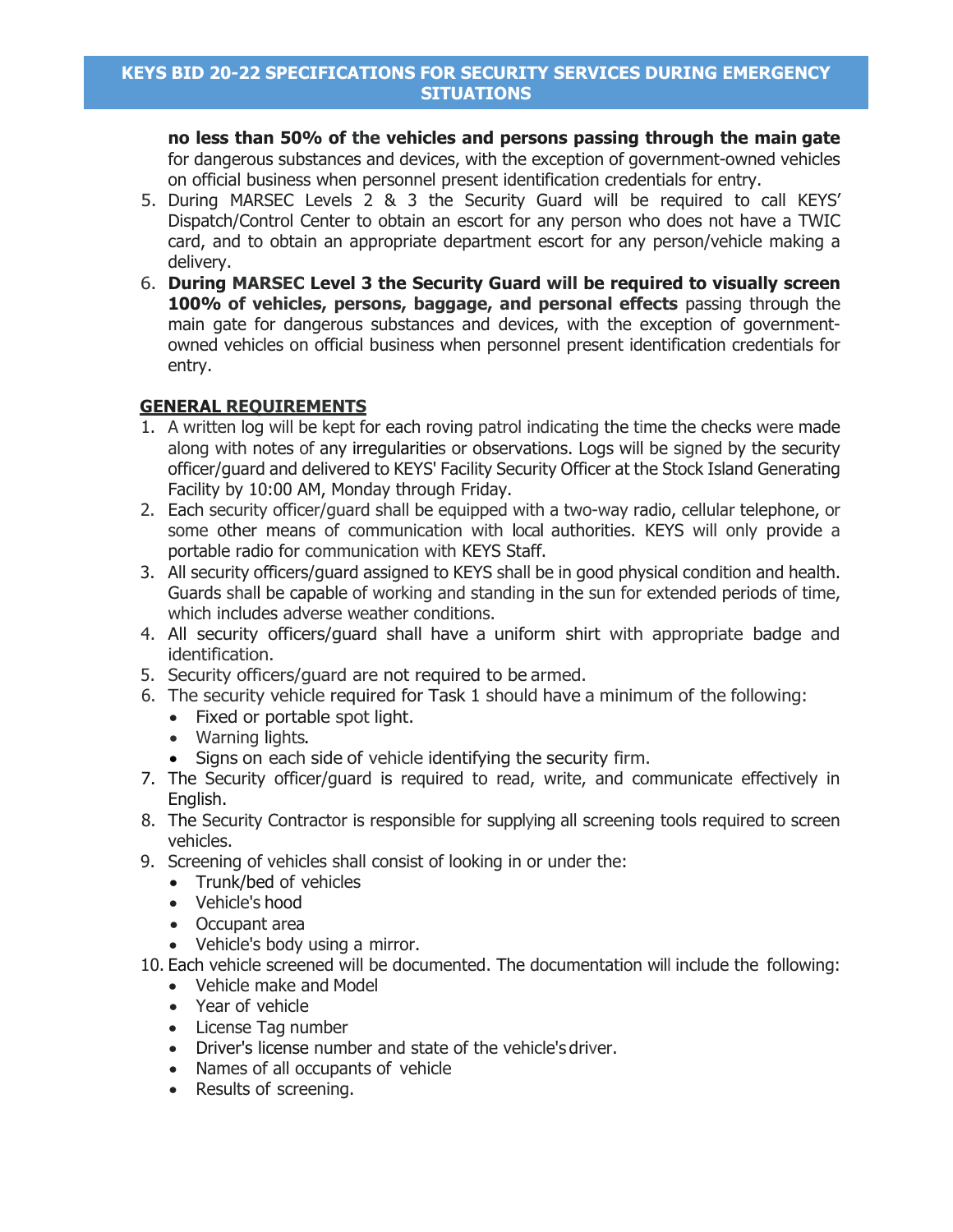### **SCHEDULE**

As need arises, notification will be made by telephone or email to the person listed as the contact person on your proposal. If you have other employees, you would like notified please include their contact information on a separate sheet in your proposal.

### **MOBILIZATION/DEMOBILIZATION**

When crews are in route to and from Key West, KEYS shall pay equipment and labor rates. Labor rates shall be paid at an hourly rate. KEYS will reimburse meals and lodging using the State of Florida per diem rates.

### **LABOR**

Contractor shall supply pricing for labor. The labor rates shall include the cost of:

- Personal safety equipment, as required by OSHA, and the American Public Power Association (APPA) safety manual, latest revision.
- Standard tools for maintenance work including personal tools and gear are included in labor rates.
- Standard safety equipment
- Necessary equipment for night work (e.g. flashlights, spotlights)
- Necessary personal gear for inclement weather (i.e. raingear, winter clothing, etc.)

Labor rates shall be paid at an hourly rate.

If KEYS does not provide meals, KEYS will reimburse per diem at the State of Florida rates. KEYS will not reimburse for meals if the Contractor declines meals offered by KEYS.

### **EQUIPMENT CHARGES**

KEYS will only be responsible for paying the hourly rate found on FEMA's current Schedule of Equipment Rates.

FEMA's Equipment Rate Code must be included in all invoices.

For every equipment hour charged, the equipment operator's name must be provided to KEYS. Since FEMA rates include fuel, fuel supplied by KEYS will be signed for and deducted from contractor's invoices.

### **DOCUMENTATION**

Contractor to provide detailed documentation of labor and material costs listed and summarized by each location where work was performed.

KEYS will provide an excel document to detail this information. The document will require the following information, but is not limited to:

- a. Name
- b. Position
- c. Rate of pay for regular hours
- d. Rate of pay for overtime hours
- e. # of regular hours worked
- f. # of overtime hours worked
- g. Location of work address, etc.
- h. Detailed description of work
- i. Vehicle hours/type of vehicle (if off site work required)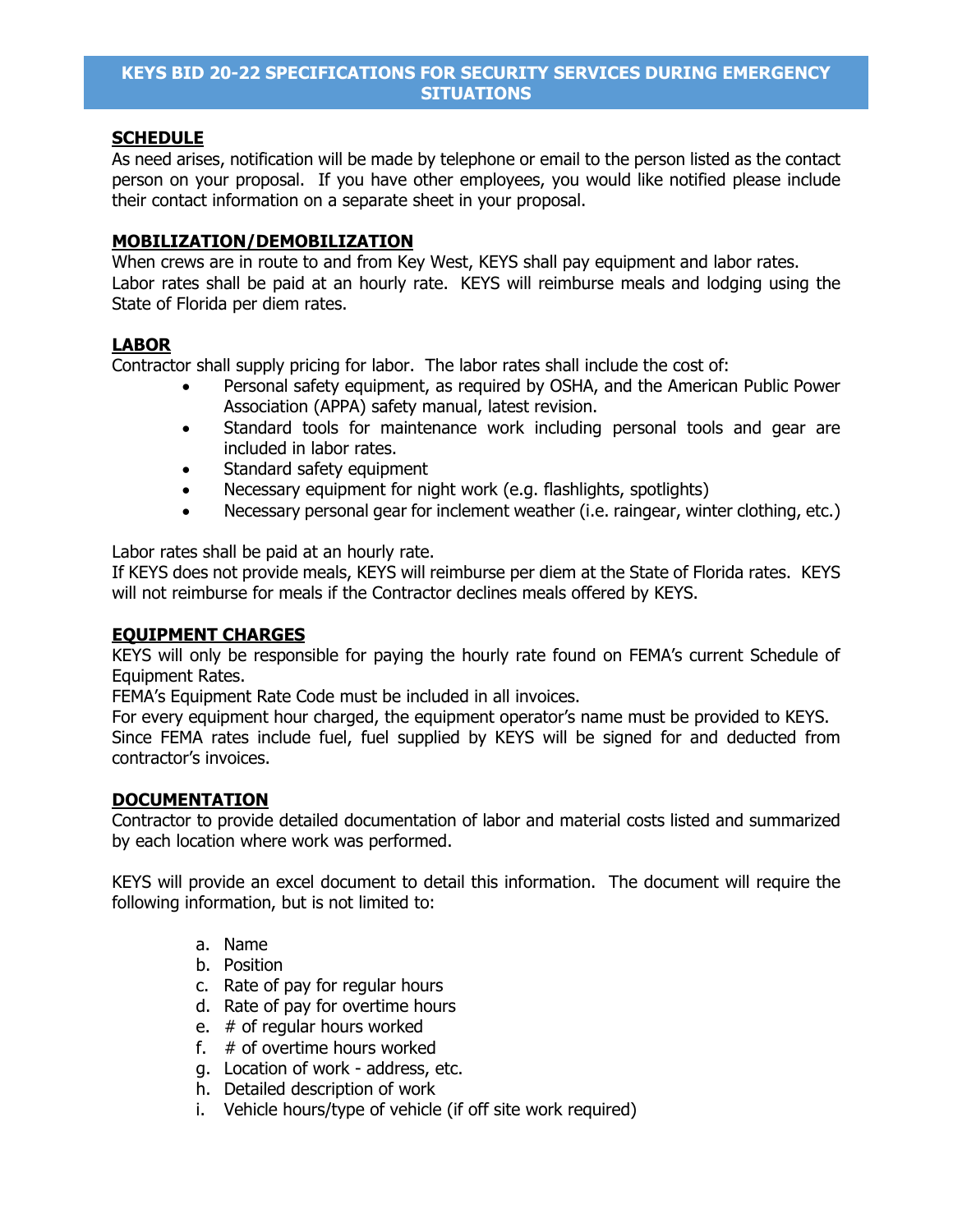## **ADDITIONAL CONTRACTUAL DOCUMENTS**

During an event, KEYS may activate the contract using a task order. Within the task order, KEYS will establish a not to exceed amount based on the proposed pricing submitted and the emergency situation circumstances.

### **PROPOSAL CONTENTS & EVALUATION**

The proposal should include a description of the firm's capabilities and experience with providing the requested services, including a description of any special qualifications, which are indicative of working familiarity with similar projects.

The proposals will be evaluated by a review team. The evaluation criteria will include a variety of considerations, which may include:

- a. Experience with similar projects
- b. Range and suitability of services provided
- c. Project management approach
- d. Pricing
- e. References

### **BID SUBMITTAL**

Proposals shall be submitted electronically via VendorLink or DemandStar prior to the opening date and time. Emailed proposals will not be accepted. Should a vendor not be able to submit via VendorLink or DemandStar, paper submittals will be accepted. Paper submittals must be received prior to the opening date and time in order to be considered.

Bid bonds and/or cashier's checks must be sent via **FedEx or UPS only** to:

Keys Energy Services Bid Opening Committee- 14-22 6900 Front Street Extended Key West, Florida 33040

In addition to the Proposal Page, Bidders shall also submit the following:

- 1. Bidder's Statement
- 2. Public Entity Crimes Sworn Statement
- 3. Drug-Free Workplace Statement
- 4. Safety Compliance Affidavit
- 5. Insurance Agent's Statement
- 6. Certification Regarding Debarment, Suspension, etc.
- 7. Certification for Contracts, Grants, Loans, & Cooperative Agreements
- 8. Emergency Contact List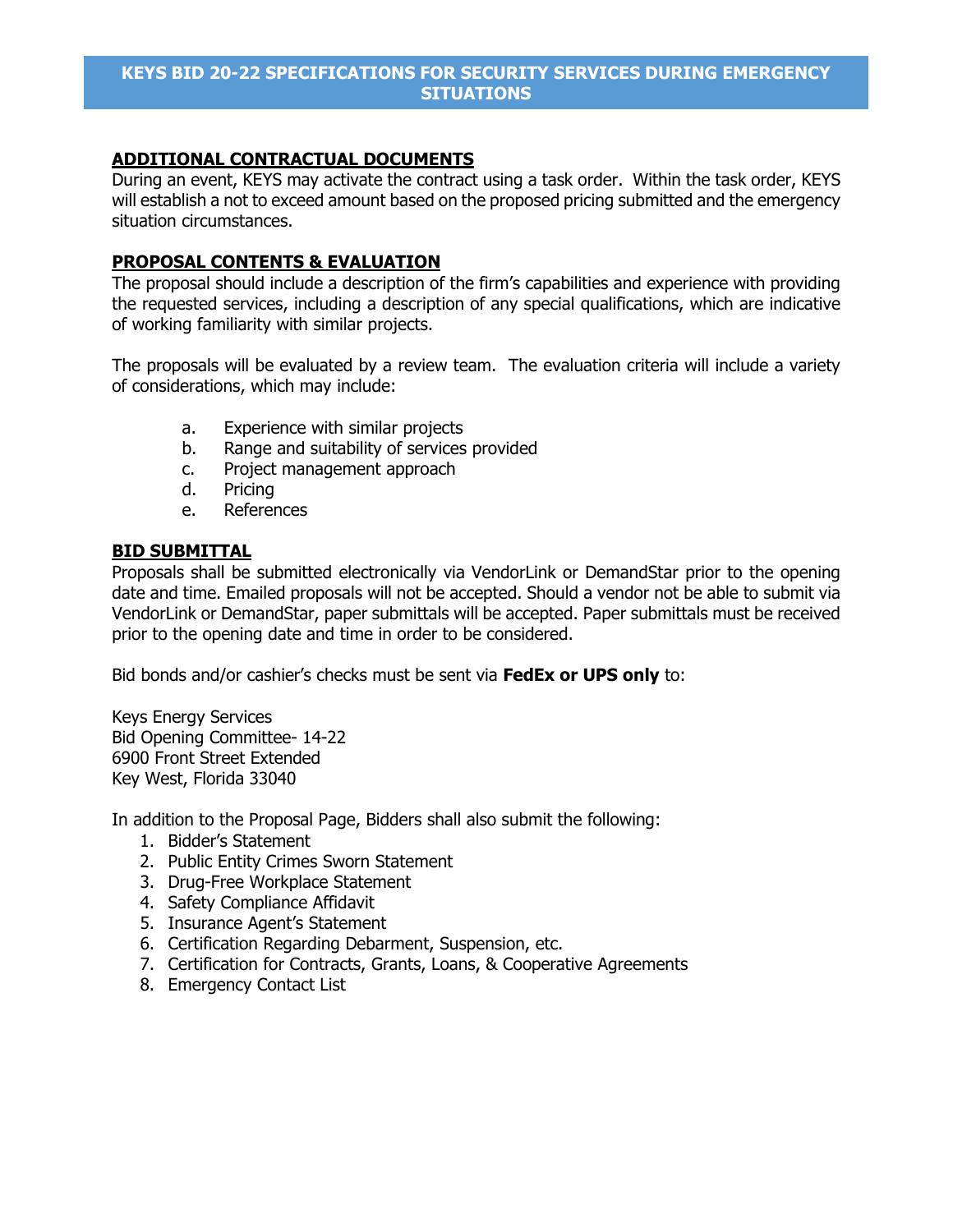# **TERMS AND CONDITIONS REQUIRED UNDER DISASTER FUNDING PROJECTS ELIGIBLE FOR REIMBURSEMENT BY FEMA AND THE STATE OF FLORIDA**

In as much as KEYS costs incurred under this RFP may be eligible for Public Assistance Funding by FEMA and/or the State of Florida State, additional terms and conditions are required, as follows [please note that, in an abundance of caution, KEYS has included all Disaster Funding requirements by both FEMA and Florida State. This section may duplicate some of the requirements included in KEYS standard terms and conditions].

- 1) Remedies
	- a) If any work performed by contractor fails to meet the requirements of the Contract, any other applicable standards, codes or laws, or otherwise breaches the Contract, KEYS may in its sole discretion:
		- i) elect to have contractor re-perform or cause to be re-performed at Contractor's sole expense, any of the work which failed to meet the requirements of the Contract;
		- ii) hire another contractor to perform the work and deduct any additional costs incurred by KEYS as a result of substituting contractors from any amounts due to Contractor; or
		- iii) Pursue and obtain any and all other available legal or equitable remedies.
	- b) This Section shall in no way be interpreted to limit KEYS's right to pursue and obtain any and all other available legal or equitable remedies against Contractor.
- 2) Termination—all contract in excess of \$10,000 must address termination for cause and for convenience by KEYS, including the manner by which it will be effected and the basis for settlement.
- 3) Changes—the contract will include a provision that describes how, if at all, changes can be made by either party to alter the method, price, or schedule of the work without breaching the contract.
- 4) Equal Employment Opportunity—required for "federally assisted construction contracts" as defined at 41 C.F.R. § 60-1.4.

During the performance of this contract, contractor agrees as follows:

a) Contractor will not discriminate against any employee or applicant for employment because of race, color, religion, sex, sexual orientation, gender identity, or national origin. Contractor will take affirmative action to ensure that applicants are employed, and that employees are treated during employment without regard to their race, color, religion, sex, sexual orientation, gender identity, or national origin. Such action shall include, but not be limited to the following:

Employment, upgrading, demotion, or transfer; recruitment or recruitment advertising; layoff or termination; rates of pay or other forms of compensation; and selection for training, including apprenticeship. Contractor agrees to post in conspicuous places, available to employees and applicants for employment, notices to be provided setting forth the provisions of this nondiscrimination clause.

- b) Contractor will, in all solicitations or advertisements for employees placed by or on behalf of contractor, state that all qualified applicants will receive consideration for employment without regard to race, color, religion, sex, sexual orientation, gender identity, or national origin.
- c) Contractor will not discharge or in any other manner discriminate against any employee or applicant for employment because such employee or applicant has inquired about, discussed, or disclosed the compensation of the employee or applicant or another employee or applicant. This provision shall not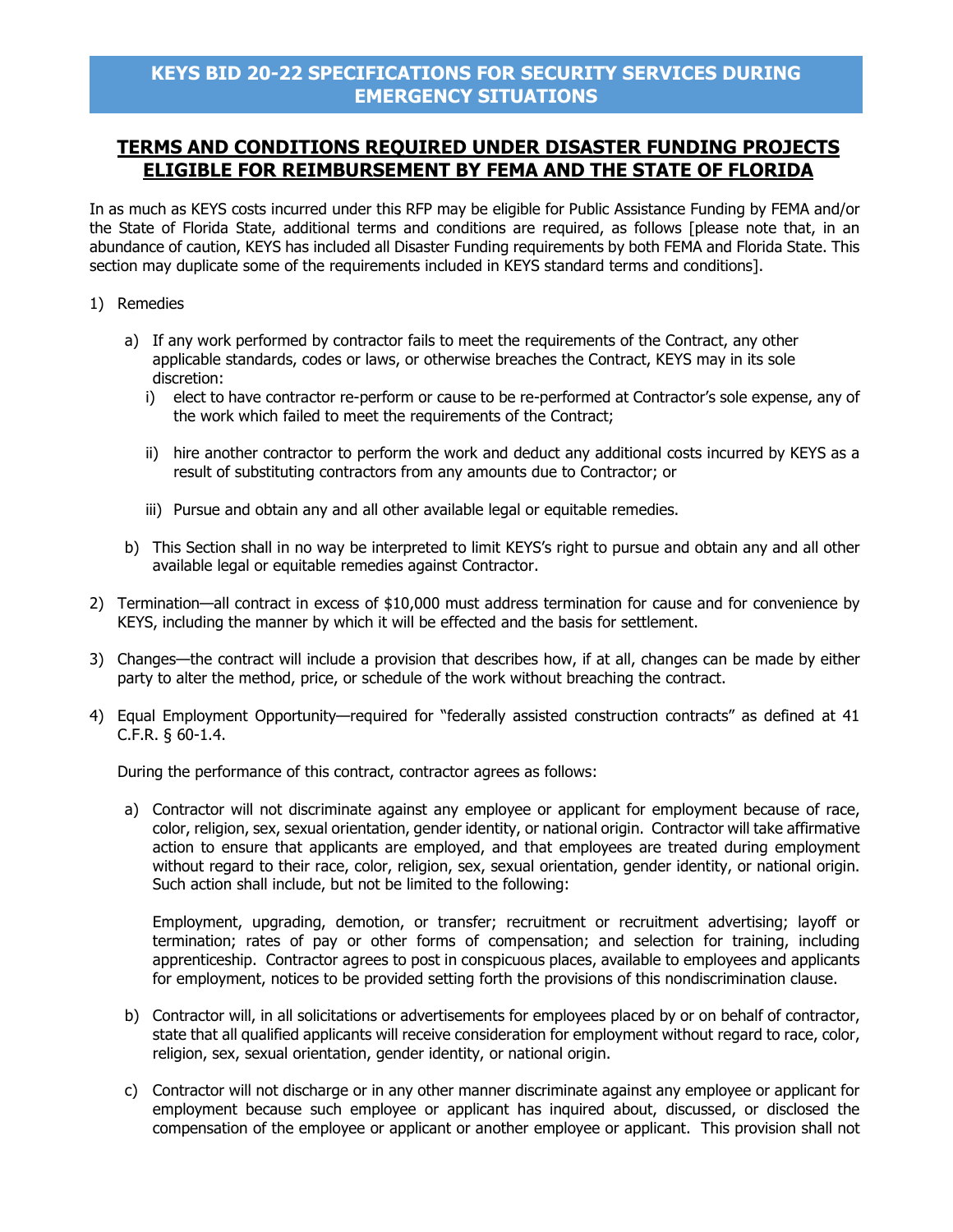apply to instances in which an employee who has access to the compensation information of other employees or applicants as a part of such employee's essential job functions discloses the compensation of such other employees or applicants to individuals who do not otherwise have access to such information, unless such disclosure is in response to a formal complaint or charge, in furtherance of an investigation, proceeding, hearing, or action, including an investigation conducted by the employer, or is consistent with contractor's legal duty to furnish information.

- d) Contractor will send to each labor union or representative of workers with which he has a collective bargaining agreement or other contract or understanding, a notice to be provided advising the said labor union or workers' representatives of contractor's commitments under this section, and shall post copies of the notice in conspicuous places available to employees and applicants for employment.
- e) Contractor will comply with all provisions of Executive Order 11246 of September 24, 1965, and of the rules, regulations, and relevant orders of the Secretary of Labor.
- f) Contractor will furnish all information and reports required by Executive Order 11246 of September 24, 1965, and by rules, regulations, and orders of the Secretary of Labor, or pursuant thereto, and will permit access to his books, records, and accounts by the administering agency and the Secretary of Labor for purposes of investigation to ascertain compliance with such rules, regulations, and orders.
- g) In the event of contractor's noncompliance with the nondiscrimination clauses of this contract or with any of the said rules, regulations, or orders, this contract may be canceled, terminated, or suspended in whole or in part and contractor may be declared ineligible for further Government contracts or federally assisted construction contracts in accordance with procedures authorized in Executive Order 11246 of September 24, 1965, and such other sanctions may be imposed and remedies invoked as provided in Executive Order 11246 of September 24, 1965, or by rule, regulation, or order of the Secretary of Labor, or as otherwise provided by law.
- h) Contractor will include the portion of the sentence immediately preceding paragraph (a) and the provisions of paragraphs (a) through (h) in every subcontract or purchase order unless exempted by rules, regulations, or orders of the Secretary of Labor issued pursuant to section 204 of Executive Order 11246 of September 24, 1965, so that such provisions will be binding upon each subcontractor or vendor. Contractor will take such action with respect to any subcontract or purchase order as the administering agency may direct as a means of enforcing such provisions, including sanctions for noncompliance: Provided, however, that in the event a contractor becomes involved in, or is threatened with, litigation with a subcontractor or vendor as a result of such direction by the administering agency, contractor may request the United States to enter into such litigation to protect the interests of the United States.

The applicant further agrees that it will be bound by the above equal opportunity clause with respect to its own employment practices when it participates in federally assisted construction work: Provided, that if the applicant so participating is a state or local government, the above equal opportunity clause is not applicable to any agency, instrumentality or subdivision of such government which does not participate in work on or under the contract.

The applicant agrees that it will assist and cooperate actively with the administering agency and the Secretary of Labor in obtaining the compliance of contractors and subcontractors with the equal opportunity clause and the rules, regulations, and relevant orders of the Secretary of Labor, that it will furnish the administering agency and the Secretary of Labor such information as they may require for the supervision of such compliance, and that it will otherwise assist the administering agency in the discharge of the agency's primary responsibility for securing compliance.

The applicant further agrees that it will refrain from entering into any contract or contract modification subject to Executive Order 11246 of September 24, 1965, with a contractor debarred from, or who has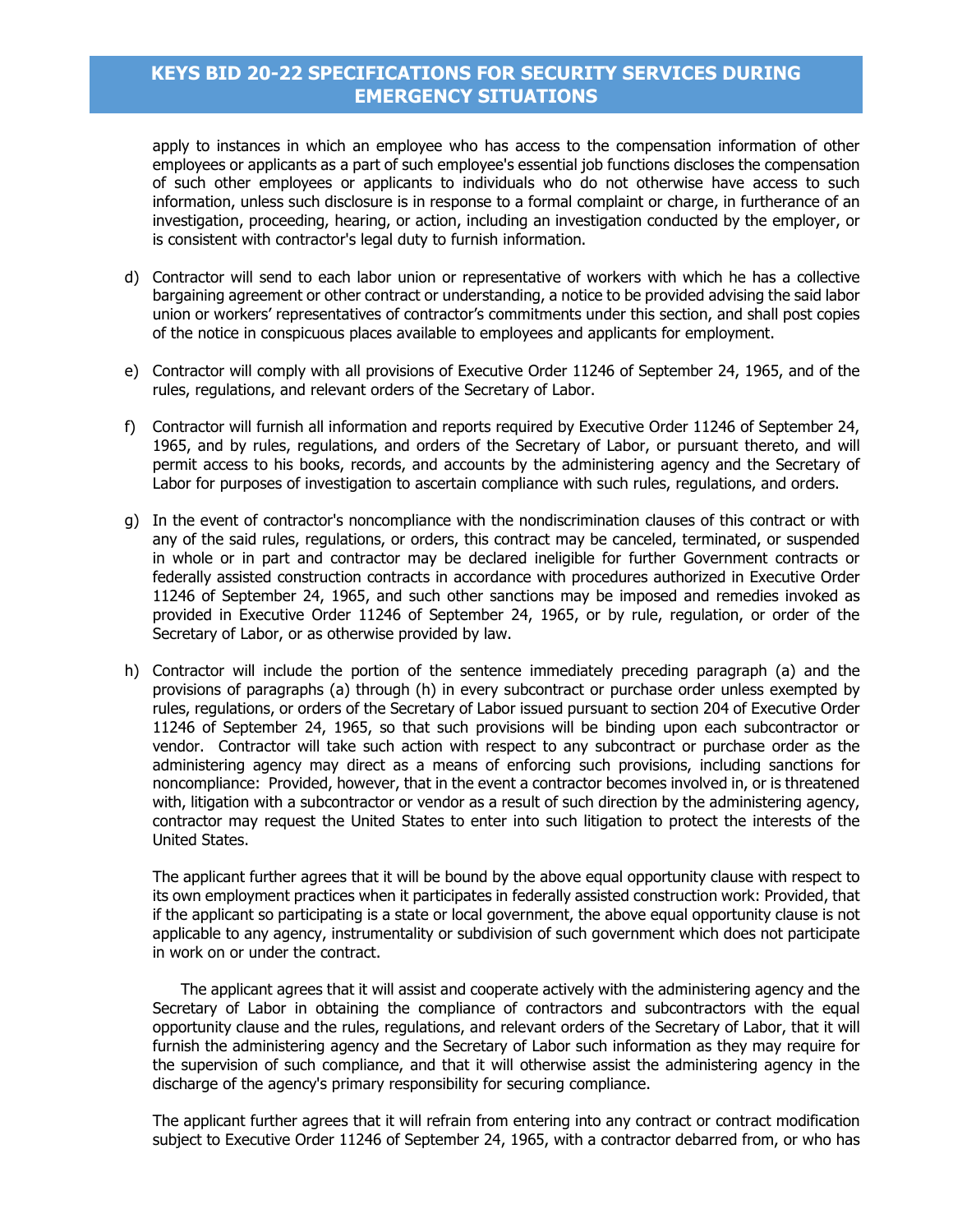not demonstrated eligibility for, Government contracts and federally assisted construction contracts pursuant to the Executive Order and will carry out such sanctions and penalties for violation of the equal opportunity clause as may be imposed upon contractors and subcontractors by the administering agency or the Secretary of Labor pursuant to Part II, Subpart D of the Executive Order. In addition, the applicant agrees that if it fails or refuses to comply with these undertakings, the administering agency may take any or all of the following actions: Cancel, terminate, or suspend in whole or in part this grant (contract, loan, insurance, guarantee); refrain from extending any further assistance to the applicant under the program with respect to which the failure or refund occurred until satisfactory assurance of future compliance has been received from such applicant; and refer the case to the Department of Justice for appropriate legal proceedings.

- 5) Davis-Bacon Act and Copeland Anti-Kickback Act (not required by FEMA PA Program; required for HUD CDBG DR)
	- a) Contractor. Contractor shall comply with the Davis-Bacon Act (40 U.S.C. §§ 3141-3144 and 3146-3148), as supplemented by Department of Labor regulations at 29 C.F.R. Part 5 and the Copeland Anti-Kickback Act (18 U.S.C. § 874, 40 U.S.C. § 3145), as supplemented by the regulations at 29 C.F.R. Part 3, as may be applicable, which are incorporated by reference into this contract.
	- Contractors are required to pay wages to laborers and mechanics at a rate not less than the prevailing wages specified in a wage determination made by the Secretary of Labor. Additionally, contractors are required to pay wages not less than once a week.
	- b) Subcontracts. Contractor or subcontractor shall insert in any subcontracts the clause above and such other clauses as the FEMA may by appropriate instructions require, and also a clause requiring the subcontractors to include these clauses in any lower tier subcontracts. The prime contractor shall be responsible for the compliance by any subcontractor or lower tier subcontractor with all of these contract clauses.
	- c) Breach. A breach of the contract clauses above may be grounds for termination of the Contract, and for debarment as a contractor and subcontractor as provided in 29 C.F.R. § 5.12.
- 6) Contract Work Hours and Safety Standards Act—required for all contracts in excess of \$100,000 that involve the employment of mechanics or laborers.

Compliance with the Contract Work Hours and Safety Standards Act.

- a) Overtime requirements. No contractor or subcontractor contracting for any part of the contract work which may require or involve the employment of laborers or mechanics shall require or permit any such laborer or mechanic in any workweek in which he or she is employed on such work to work in excess of forty hours in such workweek unless such laborer or mechanic receives compensation at a rate not less than one and one-half times the basic rate of pay for all hours worked in excess of forty hours in such workweek.
- b) Violation; liability for unpaid wages; liquidated damages. In the event of any violation of the clause set forth in paragraph (a) of this section contractor and any subcontractor responsible therefor shall be liable for the unpaid wages. In addition, such contractor and subcontractor shall be liable to the United States (in the case of work done under contract for the District of Columbia or a territory, to such District or to such territory), for liquidated damages. Such liquidated damages shall be computed with respect to each individual laborer or mechanic, including watchmen and guards, employed in violation of the clause set forth in paragraph (a) of this section, in the sum of \$27 for each calendar day on which such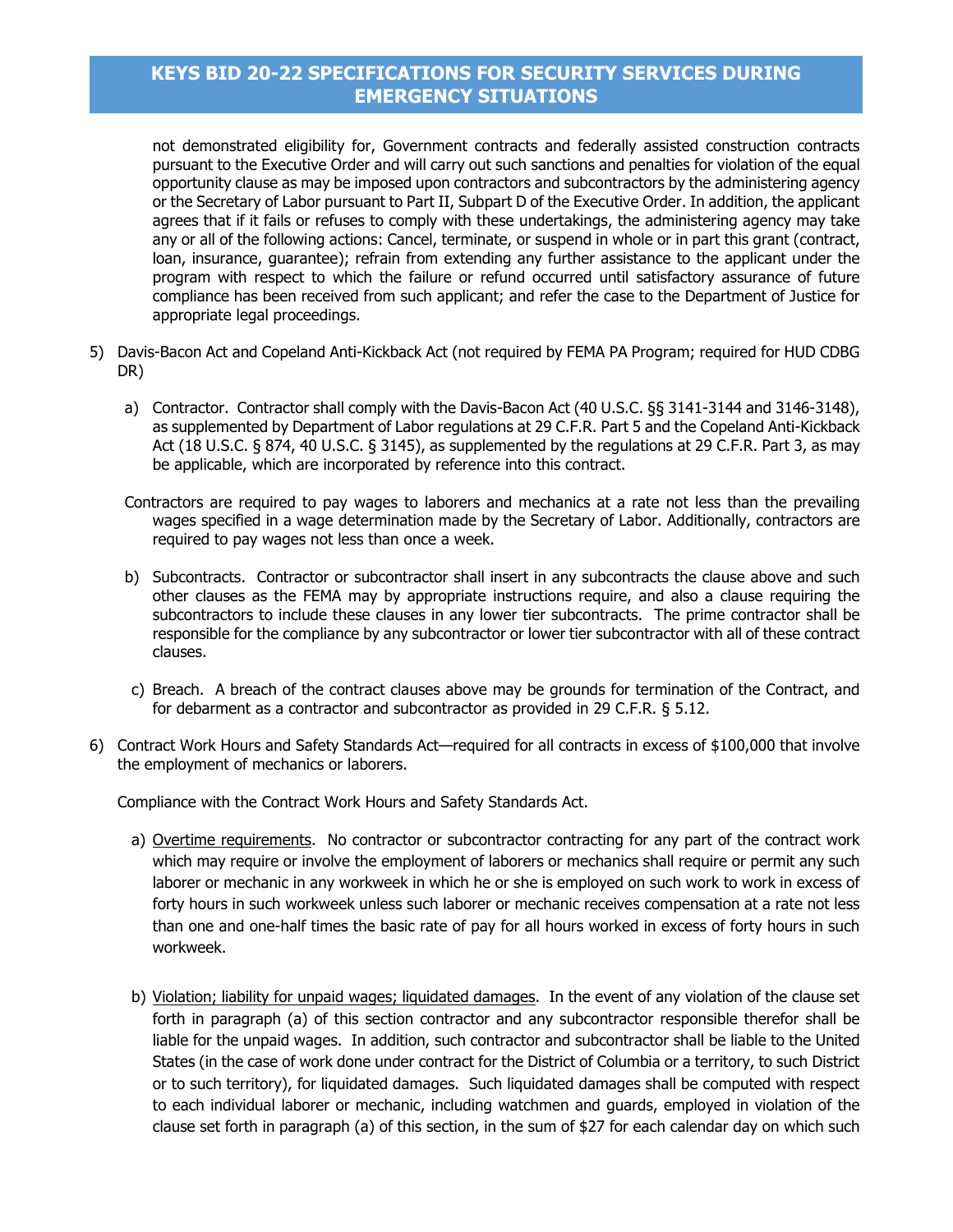individual was required or permitted to work in excess of the standard workweek of forty hours without payment of the overtime wages required by the clause set forth in paragraph (a) of this section.

- c) Withholding for unpaid wages and liquidated damages. KEYS shall upon its own action or upon written request of an authorized representative of the Department of Labor withhold or cause to be withheld, from any moneys payable on account of work performed by contractor or subcontractor under any such contract or any other Federal contract with the same prime contractor, or any other federally-assisted contract subject to the Contract Work Hours and Safety Standards Act, which is held by the same prime contractor, such sums as may be determined to be necessary to satisfy any liabilities of such contractor or subcontractor for unpaid wages and liquidated damages as provided in the clause set forth in paragraph (b) of this section.
- d) Subcontracts. Contractor or subcontractor shall insert in any subcontracts the clauses set forth in paragraph (a) through (d) of this section and also a clause requiring the subcontractors to include these clauses in any lower tier subcontracts. The prime contractor shall be responsible for compliance by any subcontractor or lower tier subcontractor with the clauses set forth in paragraphs (a) through (d) of this section.

Further Compliance with the Contract Work Hours and Safety Standards Act.

- a) The contractor or subcontractor shall maintain payrolls and basic payroll records during the course of the work and shall preserve them for a period of three years from the completion of the contract for all laborers and mechanics, including guards and watchmen, working on the contract. Such records shall contain the name and address of each such employee, social security number, correct classifications, hourly rates of wages paid, daily and weekly number of hours worked, deductions made, and actual wages paid.
- b) Records to be maintained under this provision shall be made available by the contractor or subcontractor for inspection, copying, or transcription by authorized representatives of the Department of Homeland Security, the Federal Emergency Management Agency, and the Department of Labor, and the contractor or subcontractor will permit such representatives to interview employees during working hours on the job.
- 7) Clean Air Act and Federal Water Pollution Control Act—required for all contracts in excess of \$150,000.
	- a) Clean Air Act
		- i) Contractor agrees to comply with all applicable standards, orders or regulations issued pursuant to the Clean Air Act, as amended, 42 U.S.C. § 7401 et seq.
		- ii) Contractor agrees to report each violation to KEYS and understands and agrees that KEYS will, in turn, report each violation as required to assure notification to the Florida Division of Emergency Management, the Federal Emergency Management Agency, and the appropriate Environmental Protection Agency Regional Office.
		- iii) Contractor agrees to include these requirements in each subcontract exceeding \$150,000 financed in whole or in part with Federal assistance provided by FEMA.
	- b) Federal Water Pollution Control Act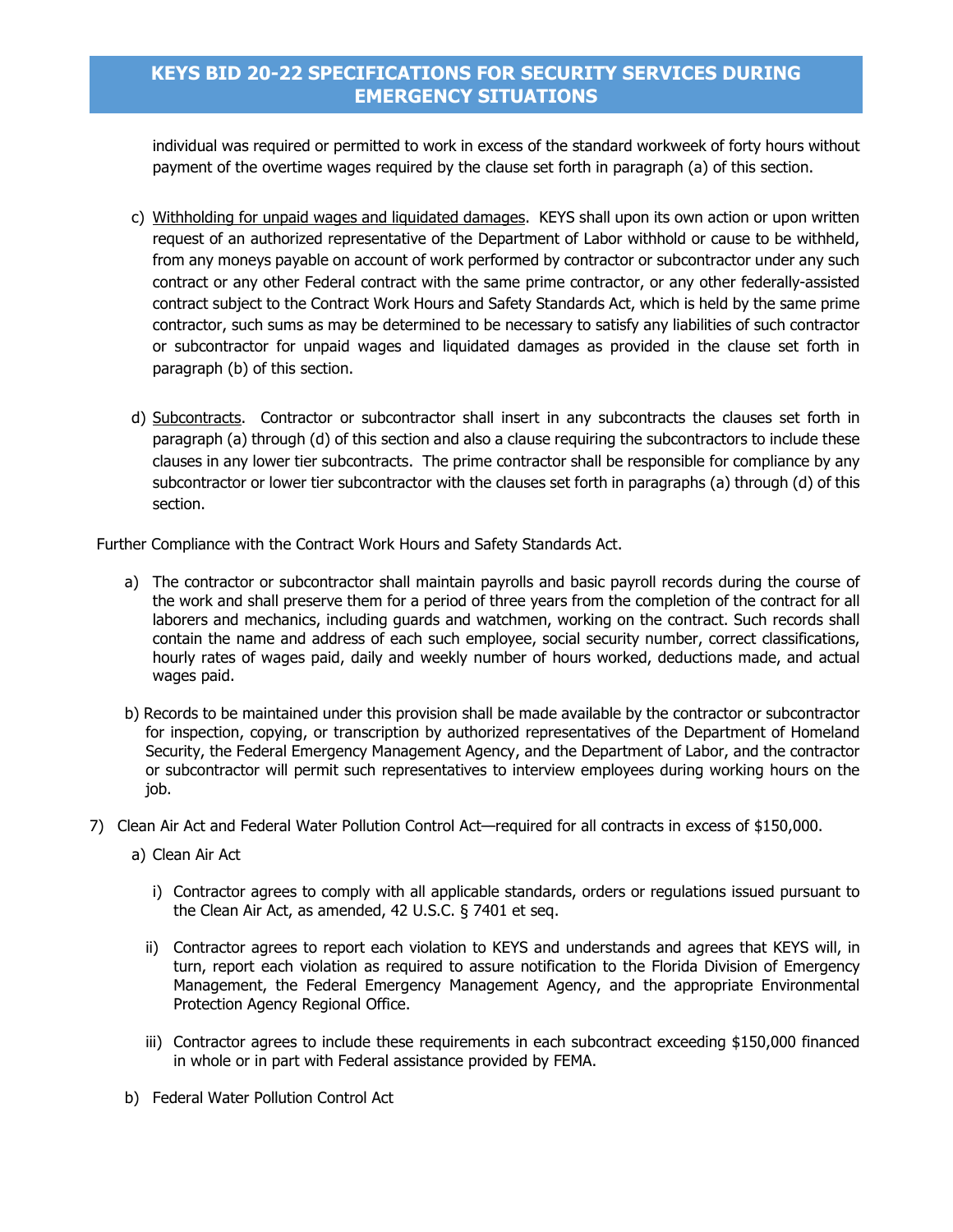- i) Contractor agrees to comply with all applicable standards, orders or regulations issued pursuant to the Federal Water Pollution Control Act, as amended, 33 U.S.C. § 1251 et seq.
- ii) Contractor agrees to report each violation to KEYS and understands and agrees that KEYS will, in turn, report each violation as required to assure notification to the Florida Division of Emergency Management, Federal Emergency Management Agency, and the appropriate Environmental Protection Agency Regional Office.
- iii) Contractor agrees to include these requirements in each subcontract exceeding \$150,000 financed in whole or in part with Federal assistance provided by FEMA.
- 8) Suspension and Debarment
	- a) This Contract is a covered transaction for purposes of 2 C.F.R. pt. 180 and 2 C.F.R. pt. 3000. As such contractor is required to verify that none of contractor, its principals (defined at 2 C.F.R. § 180.995), or its affiliates (defined at 2 C.F.R.  $\S$  180.905) are excluded (defined at 2 C.F.R.  $\S$  180.940) or disqualified (defined at 2 C.F.R. § 180.935).
	- b) Contractor must comply with 2 C.F.R. pt. 180, subpart C and 2 C.F.R. pt. 3000, subpart C and must include a requirement to comply with these regulations in any lower tier covered transaction it enters into.
	- c) This certification is a material representation of fact relied upon by KEYS. If it is later determined that contractor did not comply with 2 C.F.R. pt. 180, subpart C and 2 C.F.R. pt. 3000, subpart C, in addition to remedies available to KEYS and the Florida Division of Emergency Management, the Federal Government may pursue available remedies, including but not limited to suspension and/or debarment.
	- d) The bidder or proposer agrees to comply with the requirements of 2 C.F.R. Part 180, subpart C and 2 C.F.R. Part 3000, subpart C while this offer is valid and throughout the period of any contract that may arise from this offer. The bidder or proposer further agrees to include a provision requiring such compliance in its lower tier covered transactions.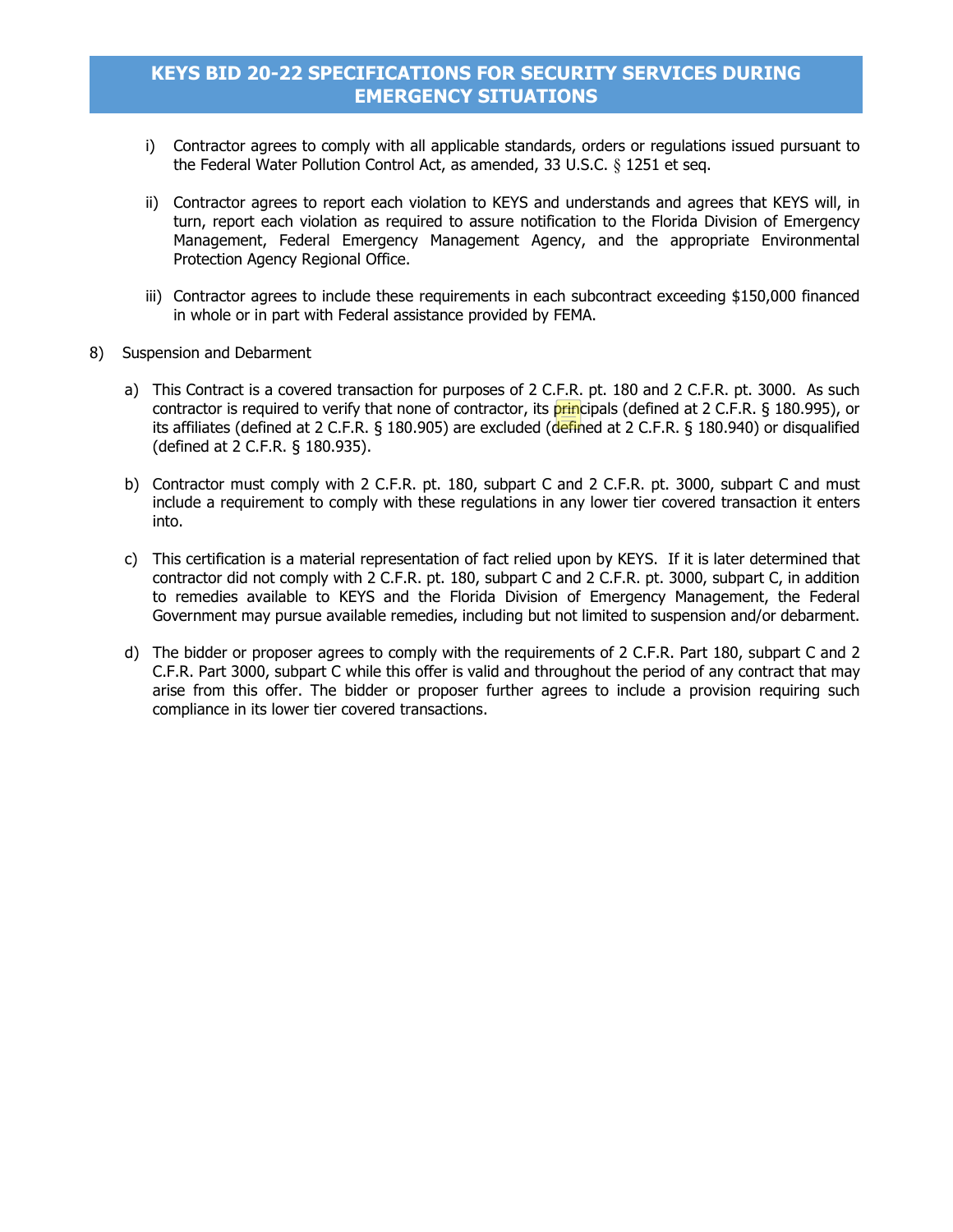# **CERTIFICATION REGARDING DEBARMENT, SUSPENSION AND OTHER RESPONSIBILITY MATTERS**

### INSTRUCTIONS FOR CERTIFICATION

- 1. By signing and submitting this proposal, contractor (referred to herein as the "prospective lower tier participant") is providing the certification set out below.
- 2. The certification in this clause is a material representation of fact upon which reliance was placed when this transaction was entered into. If it is later determined that the prospective lower tier participant knowingly rendered an erroneous certification, in addition to other remedies available to the Federal Government the department or agency with which this transaction originated may pursue available remedies, including suspension and/or debarment.
- 3. The prospective lower tier participant shall provide immediate written notice to the person to which this proposal is submitted if at any time the prospective lower tier participant learns that its certification was erroneous when submitted or had become erroneous by reason of changed circumstances.
- 4. The terms covered transaction, debarred, suspended, ineligible, lower tier covered transaction, participant, person, primary covered transaction, principal, proposal, and voluntarily excluded, as used in this clause, have the meaning set out in the Definitions and Coverage sections of rules implementing Executive Order 12549. You may contact the person to which this proposal is submitted for assistance in obtaining a copy of those regulations.
- 5. The prospective lower tier participant agrees by submitting this proposal that, should the proposed covered transaction be entered into, it shall not knowingly enter into any lower tier covered transaction with a person who is proposed for debarment under 48 CFR part 9, subpart 9.4, debarred, suspended, declared ineligible, or voluntarily excluded from participation in this covered transaction, unless authorized by the department or agency with which this transaction originated.
- 6. The prospective lower tier participant further agrees by submitting this proposal that it will include this clause titled "Certification Regarding Debarment, Suspension, Ineligibility and Voluntary Exclusion-Lower Tier Covered Transaction," without modification, in all lower tier covered transactions and in all solicitations for lower tier covered transactions.
- 7. A participant in a covered transaction may rely upon a certification of a prospective participant in a lower tier covered transaction that it is not proposed for debarment under 48 CFR part 9, subpart 9.4, debarred, suspended, ineligible, or voluntarily excluded from covered transactions, unless it knows that the certification is erroneous. A participant may decide the method and frequency by which it determines the eligibility of its principals. Each participant may, but is not required to, check the List of Parties Excluded from Federal Procurement and Non-procurement Programs.
- 8. Nothing contained in the foregoing shall be construed to require establishment of a system of records in order to render in good faith the certification required by this clause. The knowledge and information of a participant is not required to exceed that which is normally possessed by a prudent person in the ordinary course of business dealings.
- 9. Except for transactions authorized under paragraph 5 of these instructions, if a participant in a covered transaction knowingly enters into a lower tier covered transaction with a person who is proposed for debarment under 48 CFR part 9, subpart 9.4, suspended, debarred, ineligible, or voluntarily excluded from participation in this transaction, in addition to other remedies available to the Federal Government, the department or agency with which this transaction originated may pursue available remedies, including suspension and/or debarment.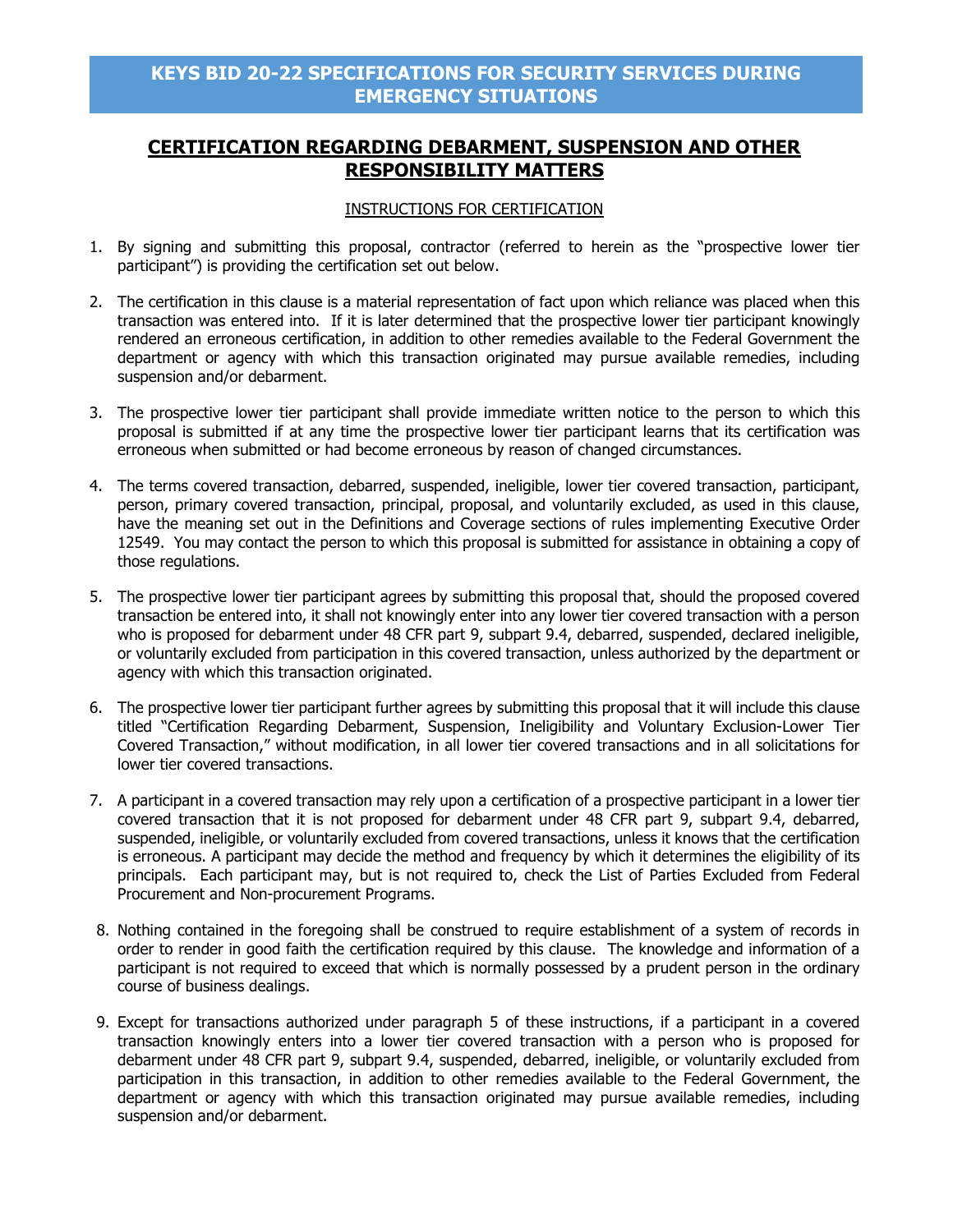### CERTIFICATION REGARDING DEBARMENT, SUSPENSION, INELIGIBILITY AN VOLUNTARY EXCLUSION— LOWER TIER COVERED TRANSACTIONS

- (1) The prospective lower tier participant certifies, by submission of this proposal, that neither it nor its principals is presently debarred, suspended, proposed for debarment, declared ineligible, or voluntarily excluded from participation in this transaction by any Federal department or agency.
- (2) Where the prospective lower tier participant is unable to certify to any of the statements in this certification, such prospective participant shall attach an explanation to this proposal.

| <b>CONTRACTOR Company Name</b> | RFP Number |
|--------------------------------|------------|
| Name                           |            |
| Title                          |            |
| Signature                      | Date       |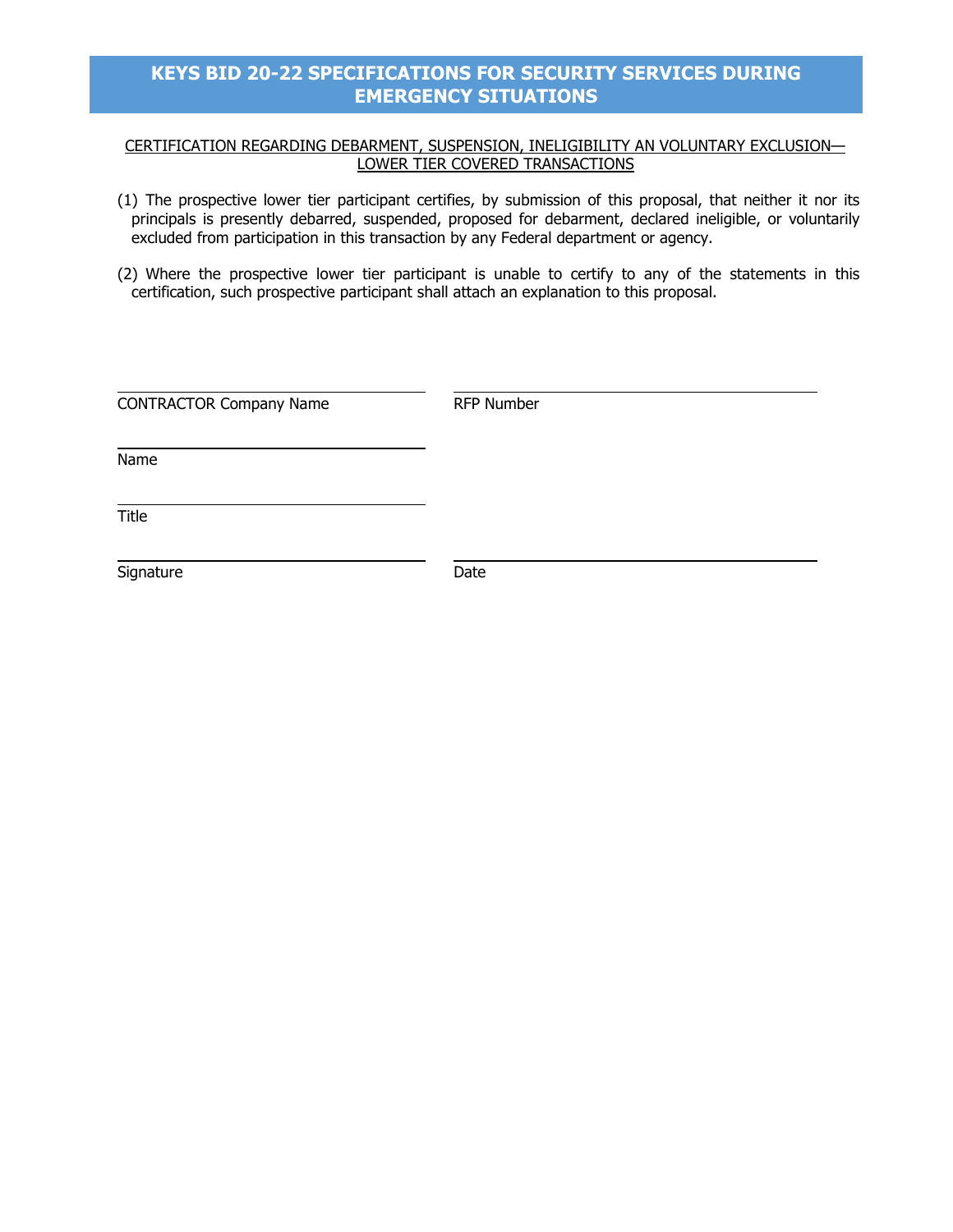9) Byrd Anti-Lobbying Amendment, 31 U.S.C. § 1352.

Contractors who apply or bid for an award of \$100,000 or more shall file the required certification found at APPENDIX A, 44 C.F.R. PART 18 (and reproduced below). Each tier certifies to the tier above that it will not and has not used Federal appropriated funds to pay any person or organization for influencing or attempting to influence an officer or employee of any agency, a Member of Congress, officer or employee of Congress, or an employee of a Member of Congress in connection with obtaining any Federal contract, grant, or any other award covered by 31 U.S.C. § 1352. Each tier shall also disclose any lobbying with non-Federal funds that takes place in connection with obtaining any Federal award. Such disclosures are forwarded from tier to tier up to the recipient who in turn will forward the certification(s) to the federal awarding agency..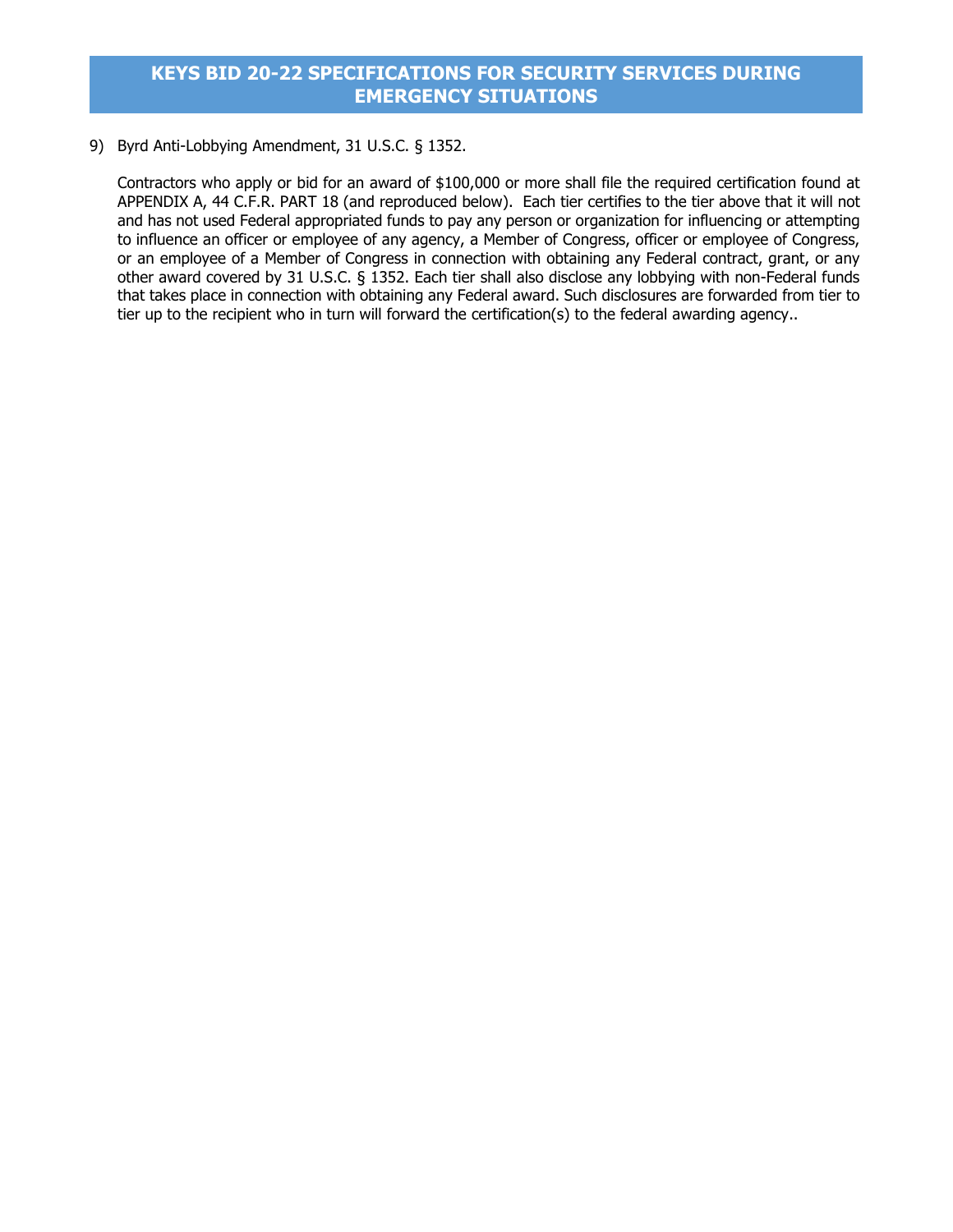# **CERTIFICATION REGARDING LOBBYING**

CERTIFICATION FOR CONTRACTS, GRANTS, LOANS, AND COOPERATIVE AGREEMENTS (to be submitted with each bid or offer exceeding \$100,000)

The undersigned certifies, to the best of his or her knowledge and belief, that:

- (1) No Federal appropriated funds have been paid or will be paid, by or on behalf of the undersigned, to any person for influencing or attempting to influence an officer or employee of an agency, a Member of Congress, an officer or employee of Congress, or an employee of a Member of Congress in connection with the awarding of any Federal contract, the making of any Federal grant, the making of any Federal loan, the entering into of any cooperative agreement, and the extension, continuation, renewal, amendment, or modification of any Federal contract, grant, loan, or cooperative agreement.
- (2) If any funds other than Federal appropriated funds have been paid or will be paid to any person for influencing or attempting to influence an officer or employee of any agency, a Member of Congress, an officer or employee of Congress, or an employee of a Member of Congress in connection with this Federal contract, grant, loan, or cooperative agreement, the undersigned shall complete and submit Standard Form-LLL, "Disclosure Form to Report Lobbying," in accordance with its instructions.
- (3) The undersigned shall require that the language of this certification be included in the award documents for all sub-awards at all tiers (including subcontracts, sub-grants, and contracts under grants, loans, and cooperative agreements) and that all sub-recipients shall certify and disclose accordingly.

This certification is a material representation of fact upon which reliance was placed when this transaction was made or entered into. Submission of this certification is a prerequisite for making or entering into this transaction imposed by section 1352, title 31, U.S. C. Any person who fails to file the required certification shall be subject to a civil penalty of not less than \$10,000 and not more than \$100,000 for each such failure.

The Contractor certifies or affirms the truthfulness and accuracy of each statement of its certification and disclosure, if any. In addition, the Contractor understands and agrees that the provisions of 31 U.S.C. Chap. 38, Administrative Remedies for False Claims and Statements, apply to this certification and disclosure, if any.

 $\overline{\phantom{a}}$  , and the contribution of the contribution of  $\overline{\phantom{a}}$  , and  $\overline{\phantom{a}}$  , and  $\overline{\phantom{a}}$  , and  $\overline{\phantom{a}}$ 

Name of Contractor **RFP** or ITB No.

Signature of Contractor's Authorized Official Printed Name

 $\overline{\phantom{a}}$  , and the set of the set of the set of the set of the set of the set of the set of the set of the set of the set of the set of the set of the set of the set of the set of the set of the set of the set of the s

 $\overline{\phantom{a}}$  , where  $\overline{\phantom{a}}$  , where  $\overline{\phantom{a}}$  , where  $\overline{\phantom{a}}$ 

Title **Date**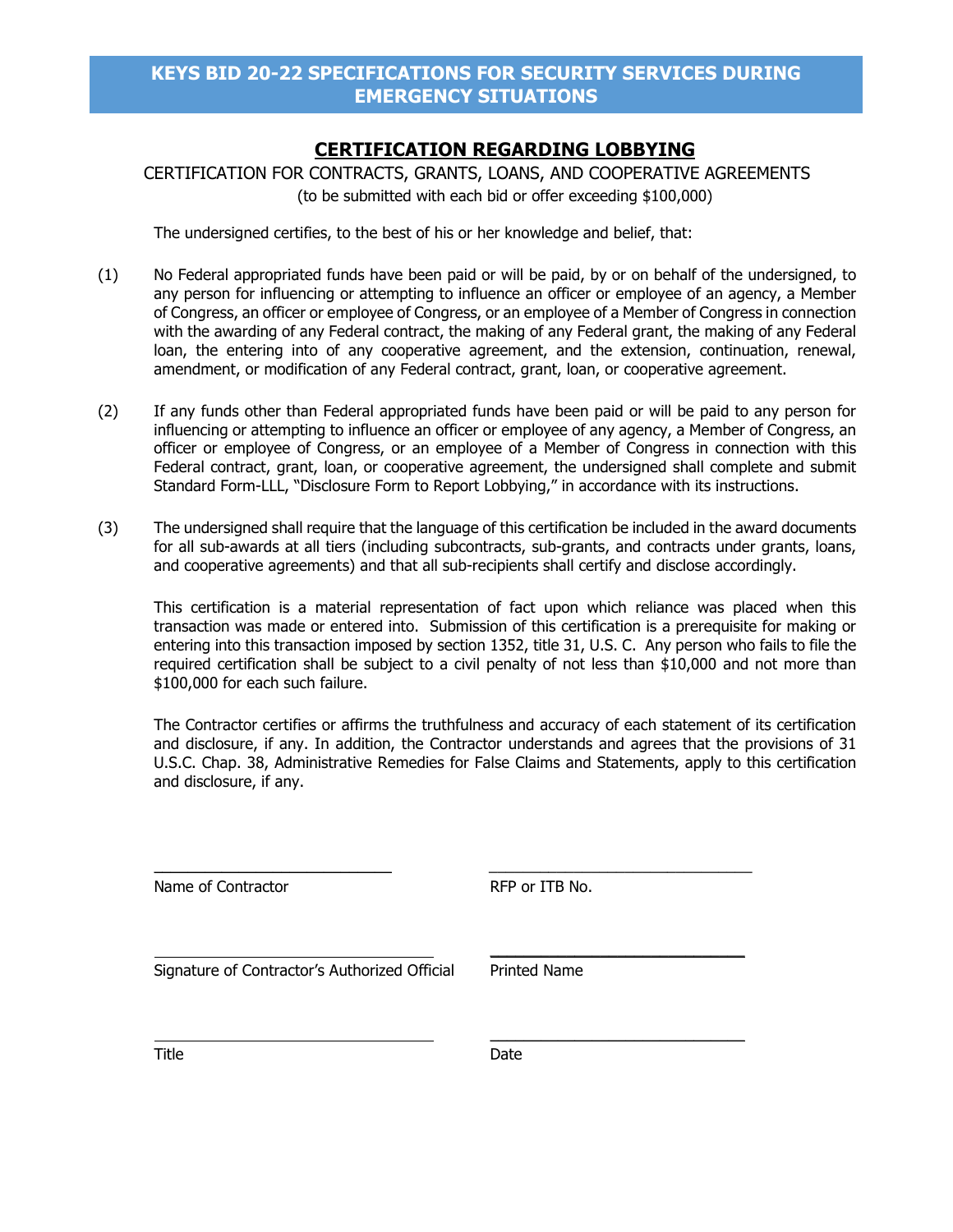### 10) Procurement of Recovered Materials

- a) In the performance of this contract, contractor shall make maximum use of products containing recovered materials that are EPA-designated items unless the product cannot be acquired
	- i) Competitively within a timeframe providing for compliance with the contract performance schedule;
	- ii) Meeting contract performance requirements; or
	- iii) At a reasonable price.
- b) Information about this requirement, along with the list of EPA-designated items, is available at EPA's Comprehensive Procurement Guidelines web site, https://www.epa.gov/smm/comprehensiveprocurement-guideline-cpg-program.
- c) The Contractor also agrees to comply with all other applicable requirements of Section 6002 of the Solid Waste Disposal Act.
- 11) Prohibition on Contracting for Covered Telecommunications Equipment or Services
	- a) Definitions. As used in this clause, the terms backhaul; covered foreign country; covered telecommunications equipment or services; interconnection arrangements; roaming; substantial or essential component; and telecommunications equipment or services have the meaning as defined in FEMA Policy 405-143-1, Prohibitions on Expending FEMA Award Funds for Covered Telecommunications Equipment or Services (Interim), as used in this clause—
	- b) Prohibitions.
		- 1) Section 889(b) of the John S. McCain National Defense Authorization Act for Fiscal Year 2019, Pub. L. No. 115-232, and 2 C.F.R. § 200.216 prohibit the head of an executive agency on or after Aug.13, 2020, from obligating or expending grant, cooperative agreement, loan, or loan guarantee funds on certain telecommunications products or from certain entities for national security reasons.
		- 2) Unless an exception in paragraph (c) of this clause applies, the contractor and its subcontractors may not use grant, cooperative agreement, loan, or loan guarantee funds from the Federal Emergency Management Agency to:
			- i) Procure or obtain any equipment, system, or service that uses covered telecommunications equipment or services as a substantial or essential component of any system, or as critical technology of any system;
			- ii) Enter into, extend, or renew a contract to procure or obtain any equipment, system, or service that uses covered telecommunications equipment or services as a substantial or essential component of any system, or as critical technology of any system;
			- iii) Enter into, extend, or renew contracts with entities that use covered telecommunications equipment or services as a substantial or essential component of any system, or as critical technology as part of any system; or
			- iv) Provide, as part of its performance of this contract, subcontract, or other contractual instrument, any equipment, system, or service that uses covered telecommunications equipment or services as a substantial or essential component of any system, or as critical technology as part of any system.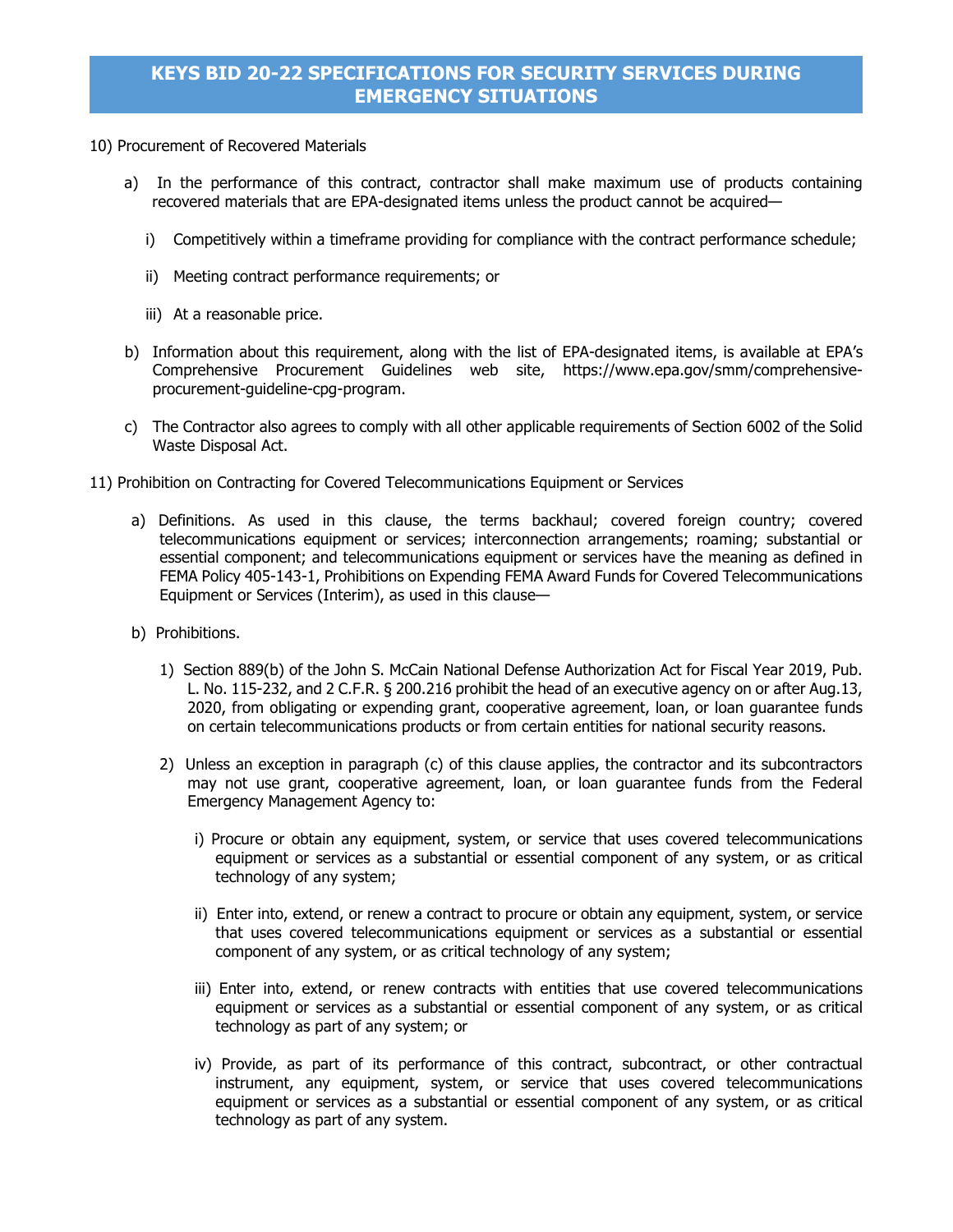- c) Exceptions.
	- 1) This clause does not prohibit contractors from providing
		- i) A service that connects to the facilities of a third-party, such as backhaul, roaming, or interconnection arrangements; or
		- ii) Telecommunications equipment that cannot route or redirect user data traffic or permit visibility into any user data or packets that such equipment transmits or otherwise handles.
	- 2) By necessary implication and regulation, the prohibitions also do not apply to:
		- i) Covered telecommunications equipment or services that:
			- i. Are not used as a substantial or essential component of any system; and
			- ii. Are not used as critical technology of any system.
		- ii) Other telecommunications equipment or services that are not considered covered telecommunications equipment or services.
	- d) Reporting requirement.
		- 1) In the event the contractor identifies covered telecommunications equipment or services used as a substantial or essential component of any system, or as critical technology as part of any system, during contract performance, or the contractor is notified of such by a subcontractor at any tier or by any other source, the contractor shall report the information in paragraph (d)(2) of this clause to the recipient or subrecipient, unless elsewhere in this contract are established procedures for reporting the information.
		- 2) The Contractor shall report the following information pursuant to paragraph (d)(1) of this clause:
			- i) Within one business day from the date of such identification or notification: The contract number; the order number(s), if applicable; supplier name; supplier unique entity identifier (if known); supplier Commercial and Government Entity (CAGE) code (if known); brand; model number (original equipment manufacturer number, manufacturer part number, or wholesaler number); item description; and any readily available information about mitigation actions undertaken or recommended.
			- ii) Within 10 business days of submitting the information in paragraph  $(d)(2)(i)$  of this clause: Any further available information about mitigation actions undertaken or recommended. In addition, the contractor shall describe the efforts it undertook to prevent use or submission of covered telecommunications equipment or services, and any additional efforts that will be incorporated to prevent future use or submission of covered telecommunications equipment or services.
	- e) Subcontracts. The Contractor shall insert the substance of this clause, including this paragraph (e), in all subcontracts and other contractual instruments."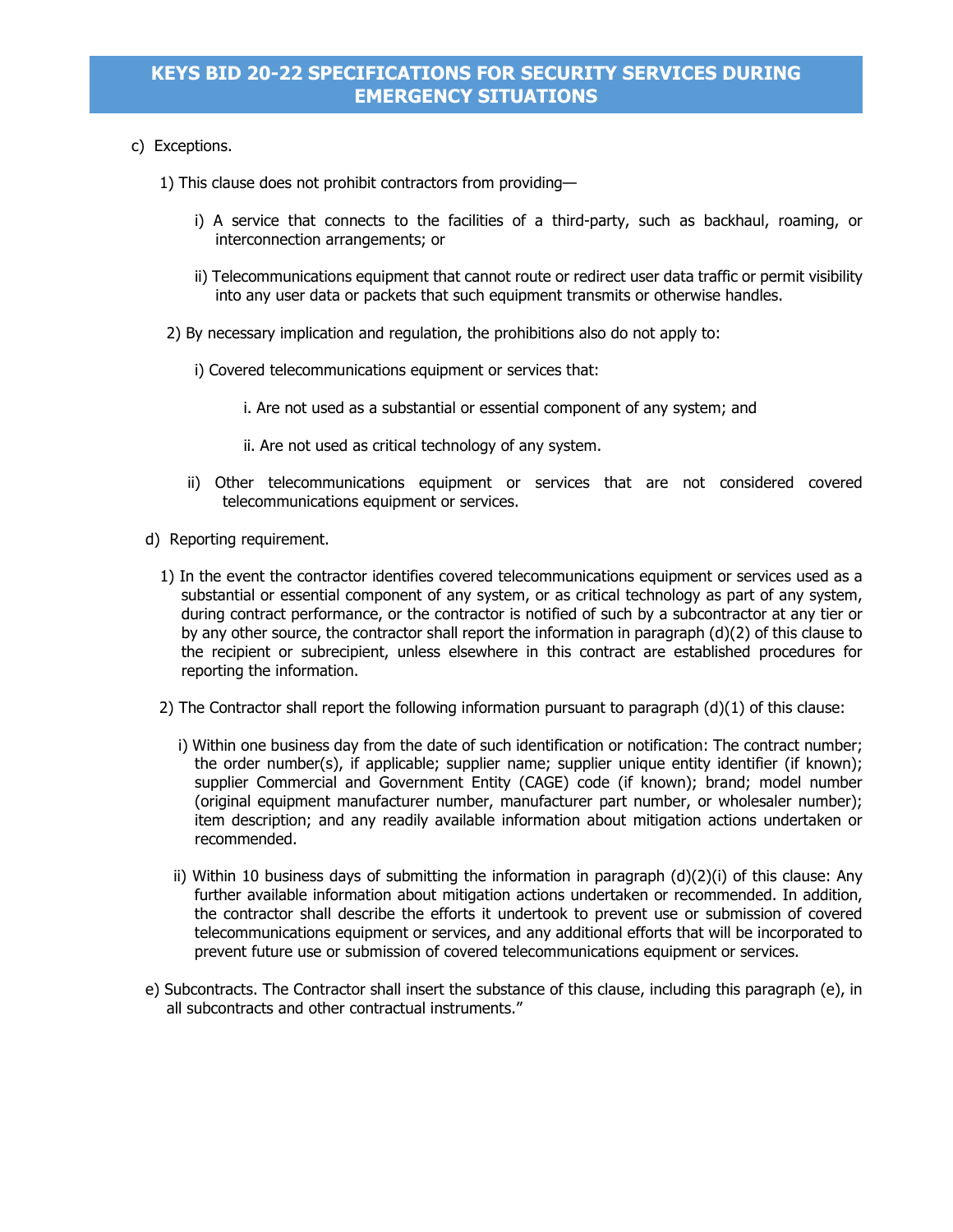- 12) Domestic Preferences for Procurements
	- a) As appropriate, and to the extent consistent with law, the contractor should, to the greatest extent practicable, provide a preference for the purchase, acquisition, or use of goods, products, or materials produced in the United States. This includes, but is not limited to iron, aluminum, steel, cement, and other manufactured products.

For purposes of this clause:

- 1) Produced in the United States means, for iron and steel products, that all manufacturing processes, from the initial melting stage through the application of coatings, occurred in the United States.
- 2) Manufactured products mean items and construction materials composed in whole or in part of non-ferrous metals such as aluminum; plastics and polymer-based products such as polyvinyl chloride pipe; aggregates such as concrete; glass, including optical fiber; and lumber.

### 13) Access to Records

The following access to records requirements apply to this contract:

- a) Contractor agrees to provide KEYS, the Florida Division of Emergency Management, the FEMA Administrator, the Comptroller General of the United States, or any of their authorized representatives' access to any books, documents, papers, and records of contractor which are directly pertinent to this contract for the purposes of making audits, examinations, excerpts, and transcriptions.
- b) Contractor agrees to permit any of the foregoing parties to reproduce by any means whatsoever or to copy excerpts and transcriptions as reasonably needed.
- c) Contractor agrees to provide the FEMA Administrator or his authorized representatives' access to construction or other work sites pertaining to the work being completed under the Contract.
- d) In compliance with section 1225 of the Disaster Recovery Reform Act of 2018, KEYS and the Contractor acknowledge and agree that no language in this contract is intended to prohibit audits or internal reviews by the FEMA Administrator or the Comptroller General of the United States.
- 14) DHS Seal, Logos, and Flags
	- a) Contractor shall not use the DHS seal(s), logos, crests, or reproductions of flags or likenesses of DHS agency officials without specific FEMA preapproval. The Contractor shall include this provision in any subcontracts.
- 15) Compliance with federal Law, Regulations, and Executive Orders
	- a) This is an acknowledgement that FEMA financial assistance will be used to fund the Contract only. Contractor will comply will all applicable federal law, regulations, executive orders, FEMA policies, procedures, and directives.
- 16) No Obligation by the Federal Government
	- a) The Federal Government is not a party to this Contract and is not subject to any obligations or liabilities to KEYS, Contractor, or any other party pertaining to any matter resulting from the Contract.
- 17) Program Fraud and False or Fraudulent Statements or Related Acts
	- a) Contractor acknowledges that 31 U.S.C. Chap. 38 (Administrative Remedies for False Claims and Statements) applies to contractor's actions pertaining to this Contract.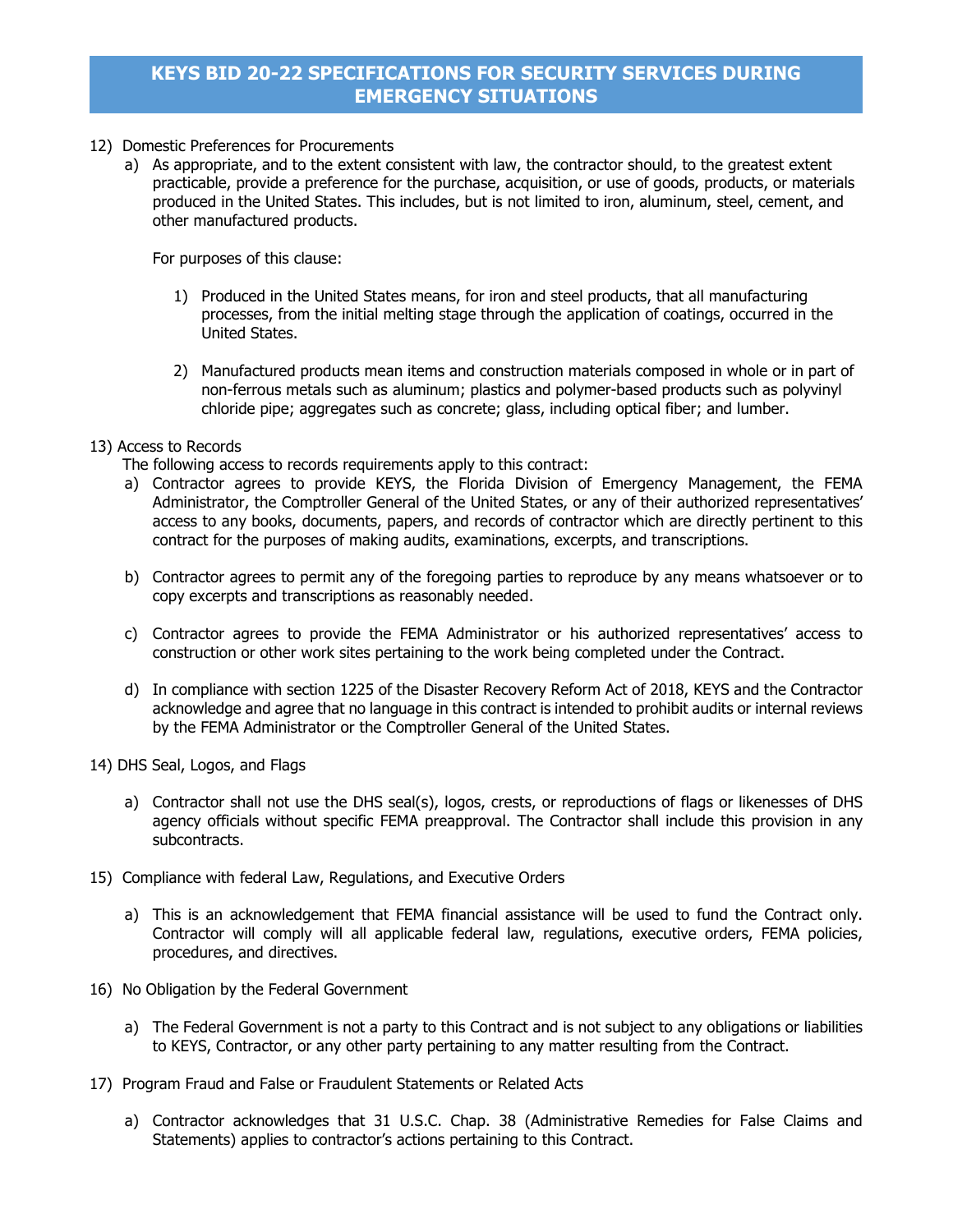### 18) Affirmative Socioeconomic Steps

If contractor intends to subcontract any portion of the work covered by this Contract, contractor must take all necessary affirmative steps identified in 2 C.F.R. § 200.321 (b)(1)-(5) to assure that small and minority businesses, women's business enterprises, and labor surplus area firms are solicited and used when possible.

Affirmative steps must include:

- a) Placing qualified small and minority businesses and women's business enterprises on solicitation lists;
- b) Assuring that small and minority businesses, and women's business enterprises are solicited whenever they are potential sources;
- c) Dividing total requirements, when economically feasible, into smaller tasks or quantities to permit maximum participation by small and minority businesses, and women's business enterprises;
- d) Establishing delivery schedules, where the requirement permits, which encourage participation by small and minority businesses, and women's business enterprises; and
- e) Using the services and assistance, as appropriate, of such organizations as the Small Business Administration and the Minority Business Development Agency of the Department of Commerce.

19) Copyright and Data Rights

- a) License and Delivery of Works Subject to Copyright and Data Rights
	- i) Contractor grants to KEYS, a paid-up, royalty-free, nonexclusive, irrevocable, worldwide license in data first produced in the performance of this contract to reproduce, publish, or otherwise use, including prepare derivative works, distribute copies to the public, and perform publicly and display publicly such data. For data required by the contract but not first produced in the performance of this contract, the Contractor will identify such data and grant to KEYS or acquires on its behalf a license of the same scope as for data first produced in the performance of this contract. Data, as used herein, shall include any work subject to copyright under 17 U.S.C. § 102, for example, any written reports or literary works, software and/or source code, music, choreography, pictures or images, graphics, sculptures, videos, motion pictures or other audiovisual works, sound and/or video recordings, and architectural works. Upon or before the completion of this contract, the Contractor will deliver to KEYS data first produced in the performance of this contract and data required by the contract but not first produced in the performance of this contract in formats acceptable by KEYS.
- 20) If this proposal is based upon Time and Materials:
	- a) Contractor will complete daily timesheets ON A DAILY BASIS in an excel document provided by KEYS to include, but is not limited to:
		- i) Name
		- ii) Position
		- iii) Rate of pay for regular hours
		- iv) Rate of pay for overtime hours
		- $v)$  # of regular hours worked
		- vi) # of overtime hours worked
		- vii) Detail description of work performed
		- viii) GPS coordinates of work performed
		- ix) Equipment used
		- x) Hourly rate for equipment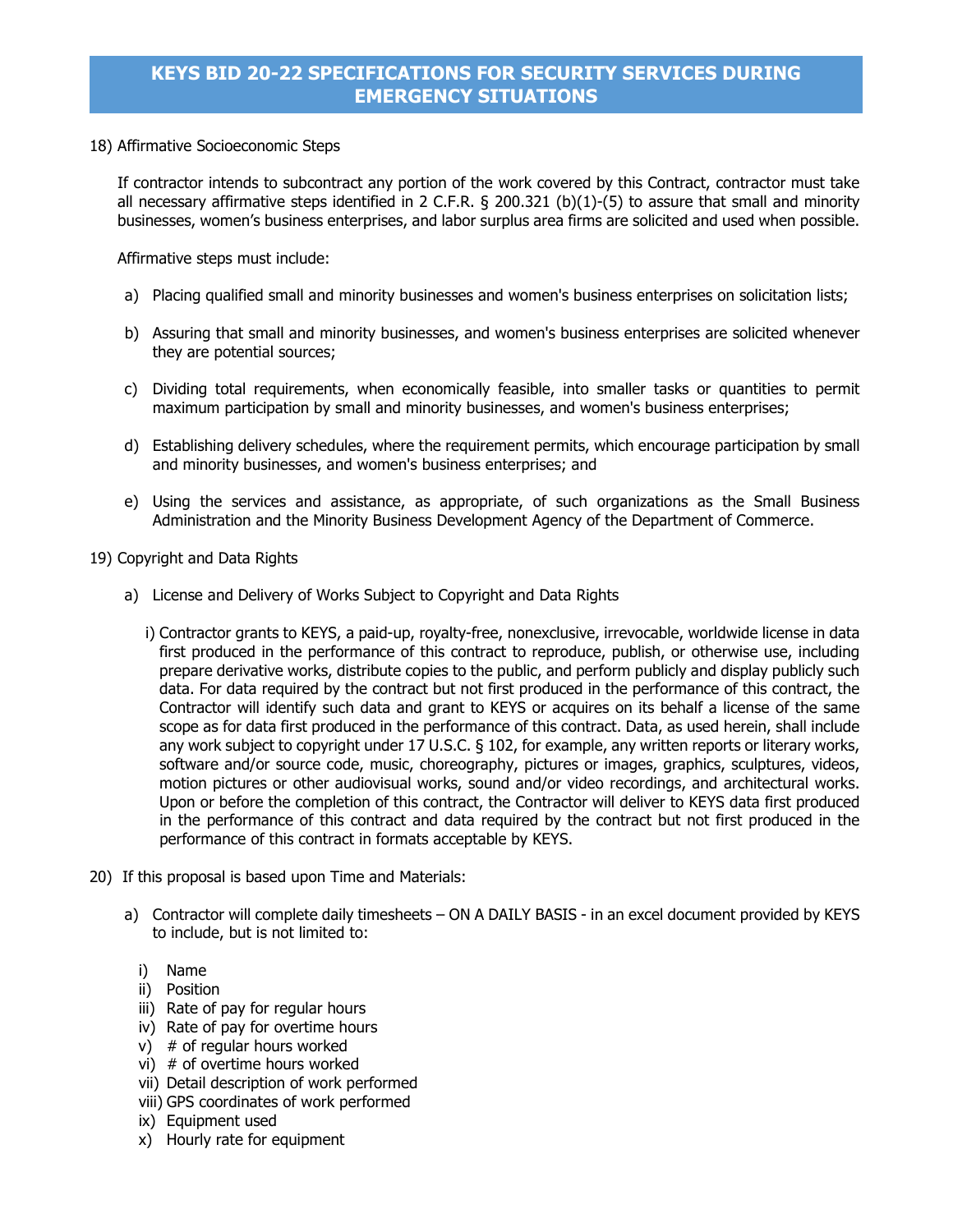- b) Contractor will only charge for hours worked from the beginning of the work day to the end of the work day, including travel time between food tent or hotel and to/from job site
- c) Contractor agrees that if KEYS provides meals and/or hotel accommodations, Contractor shall not invoice KEYS for same
- d) Contractor agrees that hotel accommodations will be based on double occupancy as long as two beds are available for hotel accommodations provided by KEYS and for hotel expenses contractor invoices KEYS for.
- e) As equipment charges include a fuel charge component, all fuel provided by KEYS will be reimbursed at KEYS cost plus 15% administrative charge. KEYS will provide a schedule of such charges and will deduct charges from contractor submitted invoices.
- f.) All contractor invoices must be submitted within 60 days of work performed.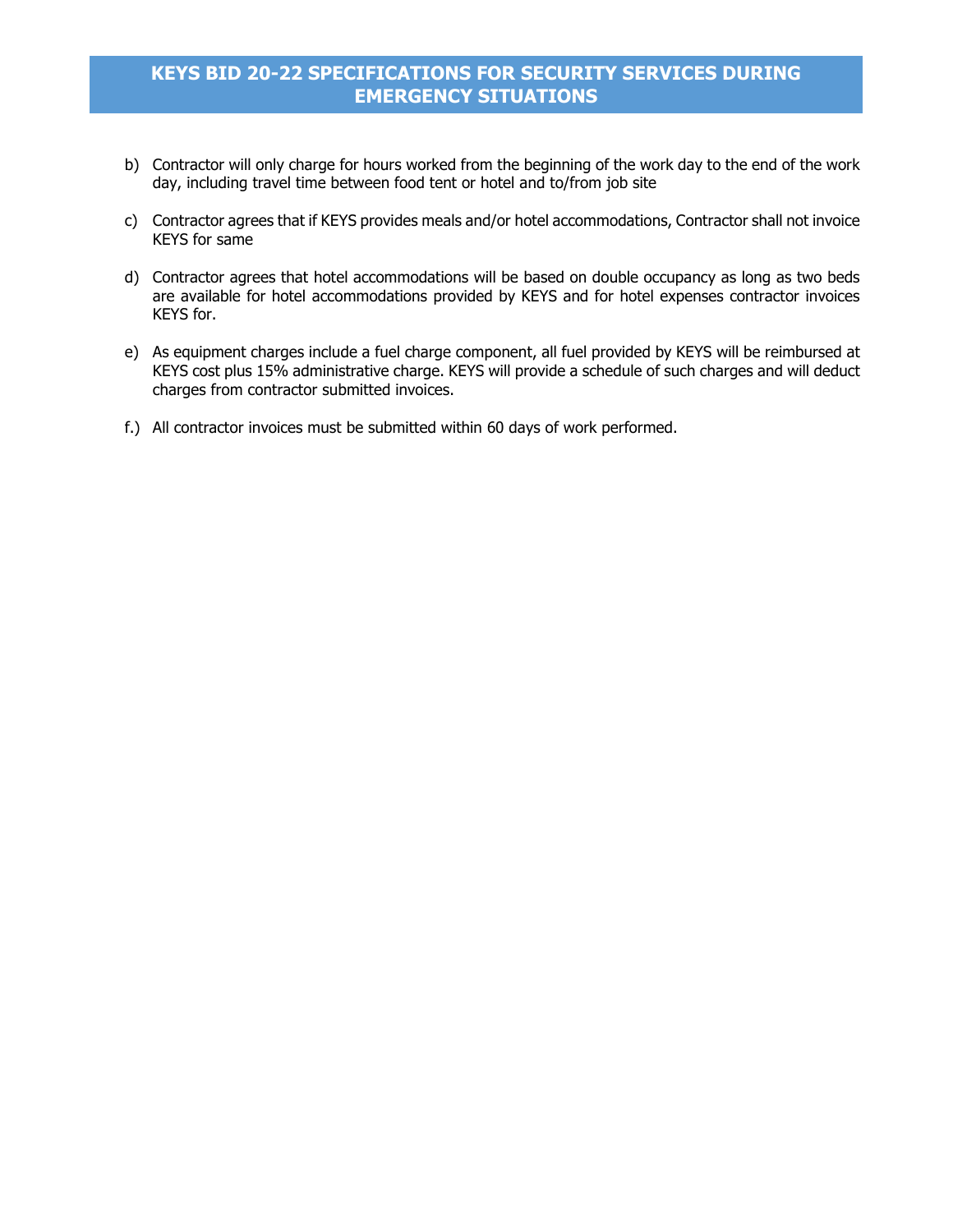# **KEYS ENERGY SERVICES GENERAL TERMS & CONDITIONS**

#### **ADDITIONS/DELETIONS**

KEYS reserves the right to add or delete any item from this bid or resulting contract when deemed to be in the best interest of KEYS.

#### **ALTERATIONS IN PROPOSAL**

Except as otherwise provided herein, Proposals which are conditional in any way, or which contain erasures or interlineations not authenticated as provided herein, or which contain items not called for, items not in conformity with applicable laws, changes, additions, recapitulations, alternative Proposals, or any other modifications of the Proposal forms which are not specifically called for in the Contract Documents, will be rejected as not responsive unless specifically agreed to in writing by KEYS. Erasures, interlineations or other corrections shall be authenticated by affixing in the margin immediately opposite the correction, the handwritten initials of each person executing the Proposal.

#### **APPLICABLE LAW**

This Contract shall be interpreted in accordance with the law of the State of Florida.

#### **ASSIGNMENT**

No contract awarded under these terms, conditions, and specifications, may be sold, transferred or assigned in full or part without the written permission of KEYS. Such written permission shall not relieve contractor from its obligations and liabilities.

#### **ATTORNEY FEES**

The prevailing party in any litigation or mediation relating to the contract shall be entitled to recover it reasonable attorney fees and costs from the other party for all matters, including, but not limited to, appeals.

#### **BASIS OF AWARD**

- A. The award will be made by KEYS on the basis of the Proposal from the lowest responsive\* responsible\*\*, Bidder which, in KEYS' sole and absolute judgment, will best serve the interest of KEYS.
- B. KEYS reserves the right to accept or reject any or all Proposals, and to waive any informalities and irregularities in said Proposal. \*Responsive Bidder: Any person, firm, or corporation submitting a bid for the work contemplated whose bid form is complete and regular, free of excisions or special conditions and has no alternative bids for any item unless requested in the technical specifications. \*\*Responsible Bidder: Any person, firm, or corporation submitting a bid for the work contemplated who maintains a permanent place of business, has adequate manpower and equipment to do the work properly and within the time limit that is established, has adequate financial status to meet his obligations contingent to the work and has a history of performance of like contracts (acceptable to KEYS).
- C. Evaluation: The lowest evaluated price shall be determined from an analysis which assesses the impact of the contract price, operational and maintenance costs.

#### **BID PROPOSAL PRICING**

All bid proposals must remain firm for 120 days minimum.

#### **BIDDER QUALIFICATIONS**

Please provide the following information in your bid response: a brief description of company and verifiable references for projects of a similar nature performed over the last three years.

#### **CITY/COUNTY LICENSING**

For the term of the contract, Contractor shall maintain City of Key West and Monroe County licenses and/or other requirements to work within the City or County limits. Contractor should provide KEYS with a copy of all licenses.

#### **COMPLETENESS OF PROPOSAL**

- A. Each Bidder shall respond to all items on Proposal Page. When quoting on all items including optional items, bidders shall insert the words "No Bid" in the space provided for any item for which no offer is made. Failure to do so may result in the Proposal being rejected as not responsive.
- B. KEYS will consider alternative, additive, or deductive options with no initial pricing.<br>C. Each Proposal shall include specific acknowledgment of receipt of all Addenda iss
- Each Proposal shall include specific acknowledgment of receipt of all Addenda issued during the bidding period. Failure to do so may result in the Proposal being rejected as not responsive.
- D. Each Bidder shall furnish information relating to its experience, facilities, material, equipment and business as is required by the Proposal form. Failure to do so may result in the Proposal being rejected as not responsive.
- E. Additional technical data furnished by a Bidder, but not required by the Request for Proposal (RFP), may at KEYS' option be considered part of the Proposal to the extent that it is supplementary to, is consistent with and not contrary to the RFP.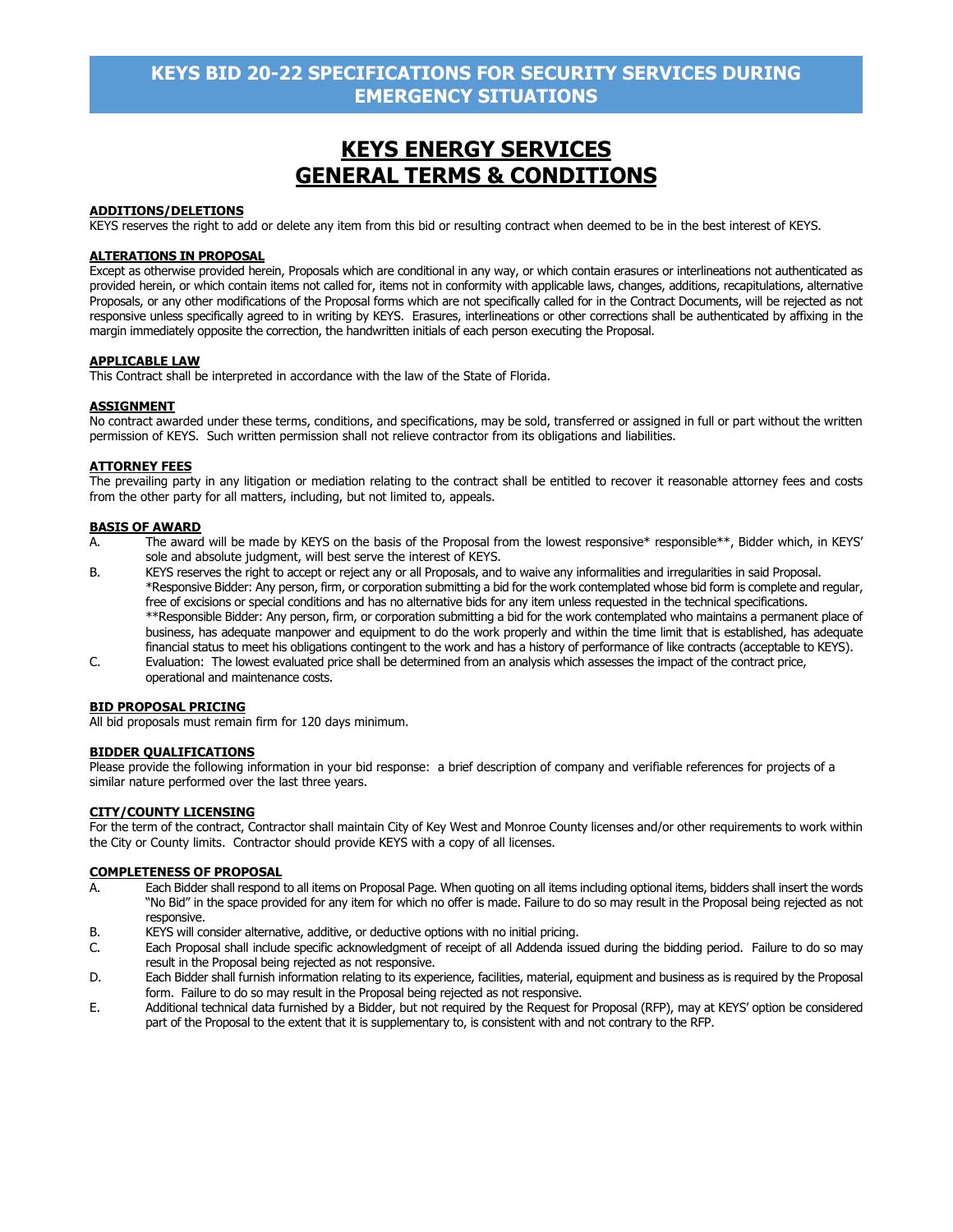#### **CONTACT REFERENCES**

KEYS contact for bidding requirements and technical specifications: Tyler Randolph, Supervisor of Purchasing, [Tyler.Randolph@keysenergy.com](mailto:Tyler.Randolph@keysenergy.com) or [purchasing@keysenergy.com.](mailto:purchasing@keysenergy.com)

#### **CONTRACT DURATION**

The duration of the base contract shall be for three (3) years from the date of execution by the Utility Board. The contract can be extended for two (2) additional one (1) year terms. KEYS reserve the right to cancel this contract without cause with 30 days written notice and with cause within 10 days.

#### **CONTRACT CHANGES**

No changes, over the contract period, shall be permitted unless prior written approval is given by the Utility Board of the City of Key West, Florida. No Contractor shall assign the contract or any rights or obligations there under without the written consent of KEYS. In the event of such approved subcontracting, contractor agrees to provide KEYS with written documentation relative to the Subcontractor(s) employed in this contract.

#### **CONTRACT COMPLIANCE**

All contracts are subject to the terms and conditions of the Fair and Accurate Credit Transactions Act of 2003. The said provisions and compliance therewith are expressly made part of the contract and are binding covenants on the party contracting with KEYS.

#### **CONTRACTOR LIABILITY**

In the event of default by contractor, KEYS reserves the right to utilize the next lowest Bidder as the new Contractor. In the event of this occurrence, the next lowest Bidder, if it wishes the award, shall be required to provide the bid items at the prices as contained on its proposal or bid for this specification.

#### **CONTRACTOR'S RESPONSIBILITIES**

- A. Contractor shall be responsible for all loss, damage, vandalism, theft, etc. for all equipment, tools, materials, etc. left on the job site.
- B. Contractor shall be responsible for maintaining the site in a clean condition during installation. Contractor and KEYS at which time the site should be cleaned up will make a final walk down of the sites.
- C. Prior to completion of demobilization, Contractor shall remove all construction materials, waste, demolition debris, excess materials, temporary installation, etc. that have not been specifically turned over and accepted by KEYS.
- D. Contractor shall be responsible for any and all costs for cleanup of oil or gasoline spills which result from his equipment or from any work performed as part of this contract.
- E. Permit violations or environmental damage caused by contractor shall be mitigated or repaired by contractor, at contractor's expense, to the satisfaction of the governing authority citing such damage.
- F. Items discussed in this section are not intended to be all-inclusive of Federal, State, and Local Laws and Regulations. Information is provided as anticipated minimum requirements. Contractor shall be familiar and comply with all requirements of applicable laws and regulations.
- G. Contractor will assume total responsibility for materials, delivery to/from job site, installation, and testing of system.

#### **DELIVERY**

- A. Delivery, inspection and acceptance delivery, inspections and acceptance will be at destination, F.O.B. Key West as specified in the RFP, KEYS Warehouse, unless otherwise provided. Until delivery and acceptance and after any rejections, risk of loss will be on the Vendor, unless loss results from negligence of KEYS.
- B. Notwithstanding the requirements for any KEYS inspection and test contained in the specifications applicable to this proposal, except where specialized inspections or tests are specified for performance solely by KEYS, contractor shall perform or have performed the inspections and tests required to substantiate that the supplies and services provided under this proposal conform to the drawings, specifications and proposal requirements listed herein, including if applicable, the technical requirements for the manufacturer's part numbers specified herein.
- C. Delivery of Excess Quantities Contractor is responsible for the delivery of each item quantity within allowable variations, if any. If contractor delivers and KEYS receives quantities of any item in excess of the quantity called for (after considering any allowable variations of quantity) such excess quantities will be treated as being delivered for the convenience of contractor. KEYS may retain such excess quantities without compensating the interests herein. Quantities in excess, will at the option of KEYS, either be returned at contractor's expense, or retained and paid for by KEYS at the contract unit price.
- D. Deliveries In the event of failure to deliver material of the quality or within the time specified, KEYS may cancel the order and buy elsewhere. Contractor will be responsible for any cost differences encountered in the procurement of materials. Failure of KEYS to exercise this option with respect to any installment shall not be deemed a waiver with respect of future installments, if any.
- E. Delivery tickets All shipments under this agreement shall be accompanied with delivery tickets, or packing slips, in triplicate, which shall contain the following minimum information: name of supplier, purchase order number, date of order, date of delivery or shipment, itemized list of supplies or services furnished, quantity, unit price, and extension of each line item. Upon delivery, the Warehouse will retain a copy of the related delivery ticket.
- F. Inspection, Acceptance and Title Inspection and acceptance will be at destination, unless otherwise provided. Title and risk of loss or damage to all items shall be the responsibility of the contract supplier until accepted by KEYS in writing.

#### **ENTIRE AGREEMENT**

The terms, specifications and/or drawings included in a duly executed contract will constitute the entire agreement between the parties. No modification or waiver of terms of this agreement shall be binding, unless in writing, signed by a duly authorized representative of KEYS.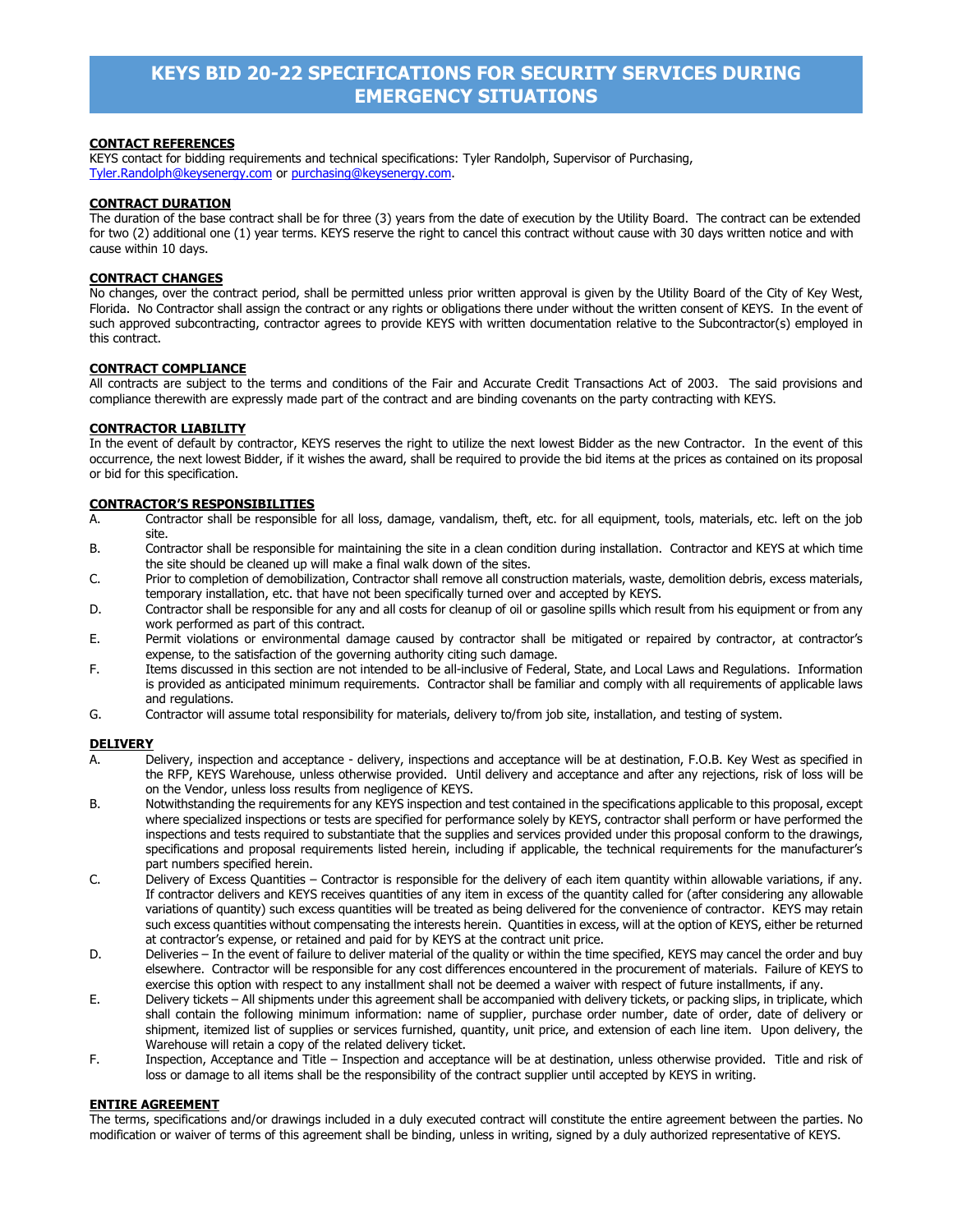#### **ERROR IN BID CALCULATION**

In the event there is a mathematical error in the bid, KEYS will recalculate using the line items and correct the total.

#### **EXECUTION OF PROPOSAL**

If a Proposal is made by a partnership, it shall contain the name and address of each partner and shall be executed in the partnership name, followed by the handwritten signature of a partner authorized to execute the Proposal for the partnership. If a Proposal is made by a corporation, it shall be executed in the name of the corporation, followed by the handwritten signature of an officer authorized to execute the Proposal for the corporation, and the printed or typewritten designation of the office he holds in corporation. Another partner of the partnership or official of the corporation shall attest to the authority of the person executing the Proposal. KEYS may require any Bidder to furnish certified copies of extracts of the minutes of meetings of the governing body of the Bidder authorizing execution of the Proposal and Contract Documents.

#### **FORCE MAJEURE**

KEYS shall not be liable in any way to contractor as a result of an event, circumstance or act of a third party that is beyond a party's reasonable control (e.g. an act of God, and act of the public enemy, an act of a government entity, strikes or other labor disturbances, hurricanes, earthquakes, fires, floods, epidemics, embargoes, war and riots).

#### **LITIGATION SEARCH**

KEYS reserve the right to conduct a litigation search on contractor's history of past litigation.

#### **MATERIAL**

No goods or materials provided pursuant to the proposal shall consist of or contain any equipment which has been manufactured or supplied by persons or entities owned by, controlled by, or subject to the jurisdiction or direction of the government of the People's Republic of China.

#### **MODIFICATION OF PROPOSAL**

A modification of a proposal already received will be considered only if the modification is received prior to the time last announced for opening Proposals. All modifications shall be made in writing, executed and submitted in the same form and manner as the original proposal, fax or E-mail. Phone modifications will not be considered.

#### **OPENING PROPOSALS**

At the time and place last announced for opening Proposals, each Proposal which has been received prior to the time last announced for opening Proposals, except those which have been properly withdrawn, will be publicly opened, irrespective of any irregularities or informalities in such Proposals.

#### **KEYS INSPECTIONS/MEETINGS**

KEYS will make inspections and/or meetings as deemed necessary to ensure that all work is being performed in compliance with these specifications and guarantees.

#### **PAYMENT**

Payment will be made after acceptance of services and materials and within 30 days after receipt of invoice. Contractor will complete and submit the provided Contractor's Request for Payment form, prior to any payment of draw request. Contractor's request for payment shall be accompanied by a breakdown of material and labor associated with that particular request. KEYS does not pay service charges on late payments.

#### **PENALTIES**

KEYS reserves the right to increase or decrease quantities shown without penalties.

#### **PERSONNEL**

- A. The project supervisor must be capable of communicating fluently in English at all times.<br>B. Con a project, the foreman must be capable of communicating fluently in English.
- On a project, the foreman must be capable of communicating fluently in English.
- C. All employees of company must be United States Citizens or legally authorized to reside and work in the United States.
	- KEYS may request at any time throughout the contract the following within eight (8) hours:
		- Proof of citizenship for all employees
		- Proof of employee's salary is at or above state and federal minimum requirements
		- Proof of eligibility to legally work in the United States

#### **POSTPONEMENT OF OPENING**

KEYS reserves the right to postpone the date and time last announced for opening Proposals and such postponement may be made at any time prior to the time last announced for opening Proposals. KEYS will give written notice in the form of an Addendum by email to each party to whom Contract Documents have been issued in addition to posting the Addendum on DemandStar, Vendorlink, and Keysenergy.com websites, stating the change in date and time of any such postponement.

#### **PRICES**

- A. All prices bid shall be firm unless the conditions of the RFP permit price escalation. If an escalation method or indices are specified, the Bidder shall indicate in its bid the specific items subject to escalation, and shall give the method and indices to be used in computing the amount thereof.
- B. The vendor shall provide the proposal price in U.S. dollars only.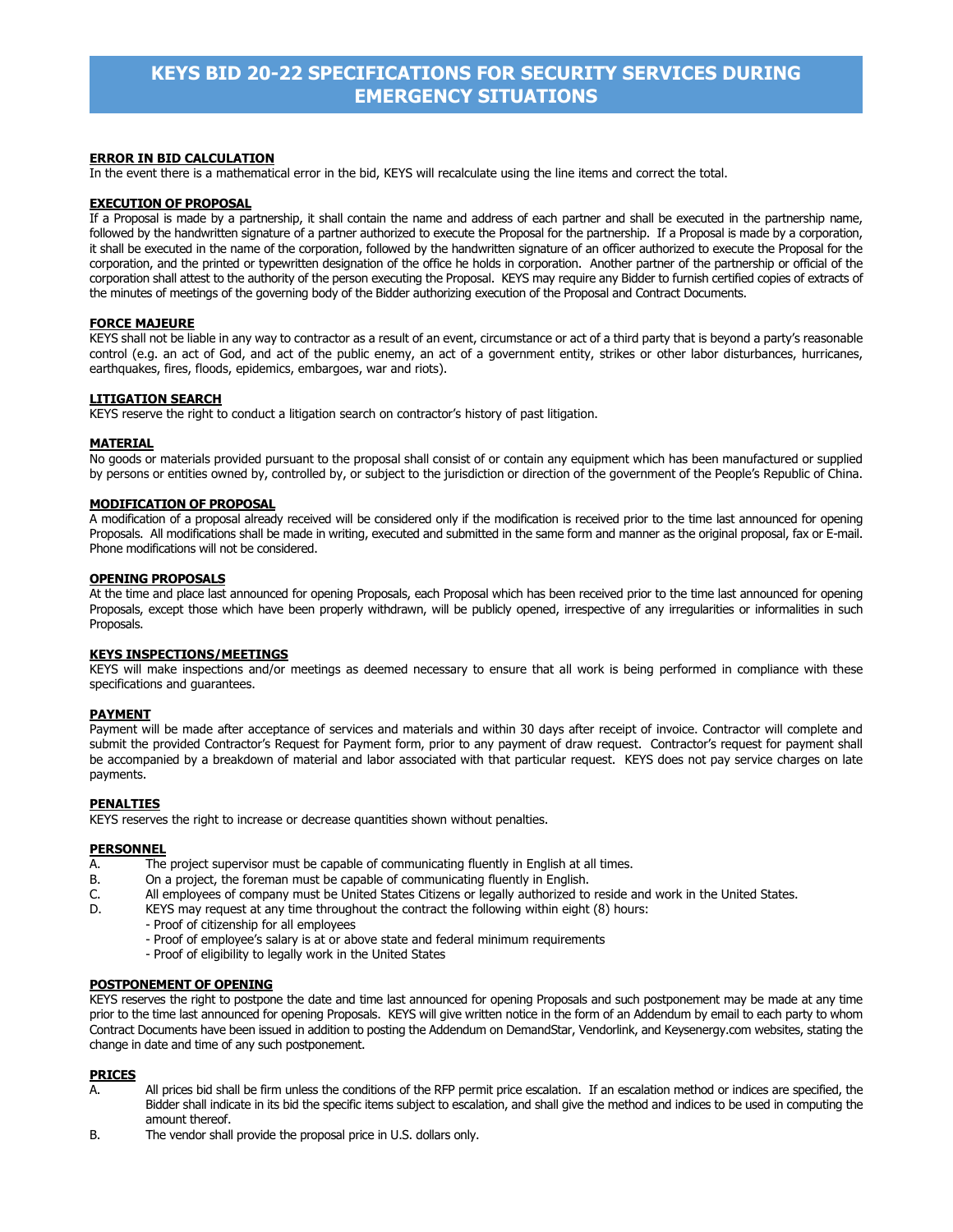#### **PROTESTS**

Any bidder who believes he has been aggrieved in connection with the staff recommendation or award of a contract may protest in writing to the KEYS Purchasing Department. The deadline for filing a protest is prior to the commencement of the Utility Board meeting wherein the award is to be considered. It is the responsibility of the bidder to ascertain the bid award information from DemandStar or VendorLink. Protests shall specifically describe the subject matter and facts giving rise to the protest.

#### **PUBLIC RECORDS ACT**

Pursuant to F.S. 119.0701 of the Public Records Act, any request to inspect or copy public records relating to a public agency's contract for services must be made directly to the public agency. Contractors is required to comply with public records laws and upon request by the public records custodian, shall provide a copy of the requested records or allow the records to be inspected or copied within a reasonable time at a cost not to exceed the cost provided in Ch. 119, F.S. or as otherwise provided by law. A contractor who fails to provide the records to the agency within a reasonable time may be subject to penalties as provided in F.S. 119.10

# **IF CONTRACTOR HAS QUESTIONS REGARDING THE APPLICATION OF CHAPTER 119, FLORIDA STATUTES, TO CONTRACTOR'S DUTY TO PROVIDE PUBLIC RECORDS RELATING TO THIS CONTRACT, CONTACT THE CUSTODIAN OF PUBLIC RECORDS AT: KEYS ENERGY SERVICES P.O. BOX 6100 Key West, FL 33041-6100 (305) 295-1067 Gricel Owen**

# **Email: gricel.owen@keysenergy.com**

#### **PUBLIC ENTITY CRIME CLAUSE**

Any person submitting a bid or proposal in response to this invitation must execute the enclosed form **FOR 094, SWORN STATEMENT UNDER SECTION 287.133 (3) (a), FLORIDA STATUTES ON PUBLIC ENTITY CRIMES**, including proper check(s), in the space(s) provided, and enclose it with his bid proposal. If you are submitting as bid or proposal on behalf of dealers or suppliers who will ship commodities and receive payment from the resulting contract, it is your responsibility to see that copies of the form are executed by them and are included with your bid or proposal. Corrections to the form will not be allowed after the bid or proposal opening time and date. Failure to complete this form may result in immediate disqualification of your bid or proposal.

#### **QUALITY ASSURANCE PROVISIONS**

A system of test and inspection shall be used to insure receipt of the quality and quantity of material(s)/service(s) purchased. Material(s)/service(s) will be promptly inspected and any discrepancies from the purchase order and/or the supplier's invoice shall be reported immediately.

#### **RELEASE OF LIENS**

Contractor is to furnish a release of liens for sub-contractual materials and labor prior to each payment. In addition, contractor is to furnish the standard form of "Statement Concerning Claims."

#### **REJECTION**

The Utility Board reserves the right to reject any or all proposals, to waive irregularities and informalities in any or all proposals, and to separately accept or reject any item, items, bid schedule or bid schedules of the proposal which the Utility Board deems to be in the best interest of the Utility Board.

#### **SAFETY/MAINTENANCE OF TRAFFIC (MOT)**

Contractor is to provide all required Safety and Traffic Control equipment as required by FDOT, City of Key West, or Monroe County MOT. Personnel are required to be trained in MOT as required. Contractor is to provide copies of certification of MOT training.

#### **SAFETY AND PROTECTION**

Examination of existing facilities: After the Contract is awarded and before commencement of the work, Contractor and KEYS shall make thorough examination of all existing structures and facilities associated with the project.

Safety requirements: Contractor shall do whatever work is necessary for safety and be solely and completely responsible for conditions of the job site, including safety of all persons (including employees) and property during the project period. This requirement shall apply continuously and not be limited to normal working hours.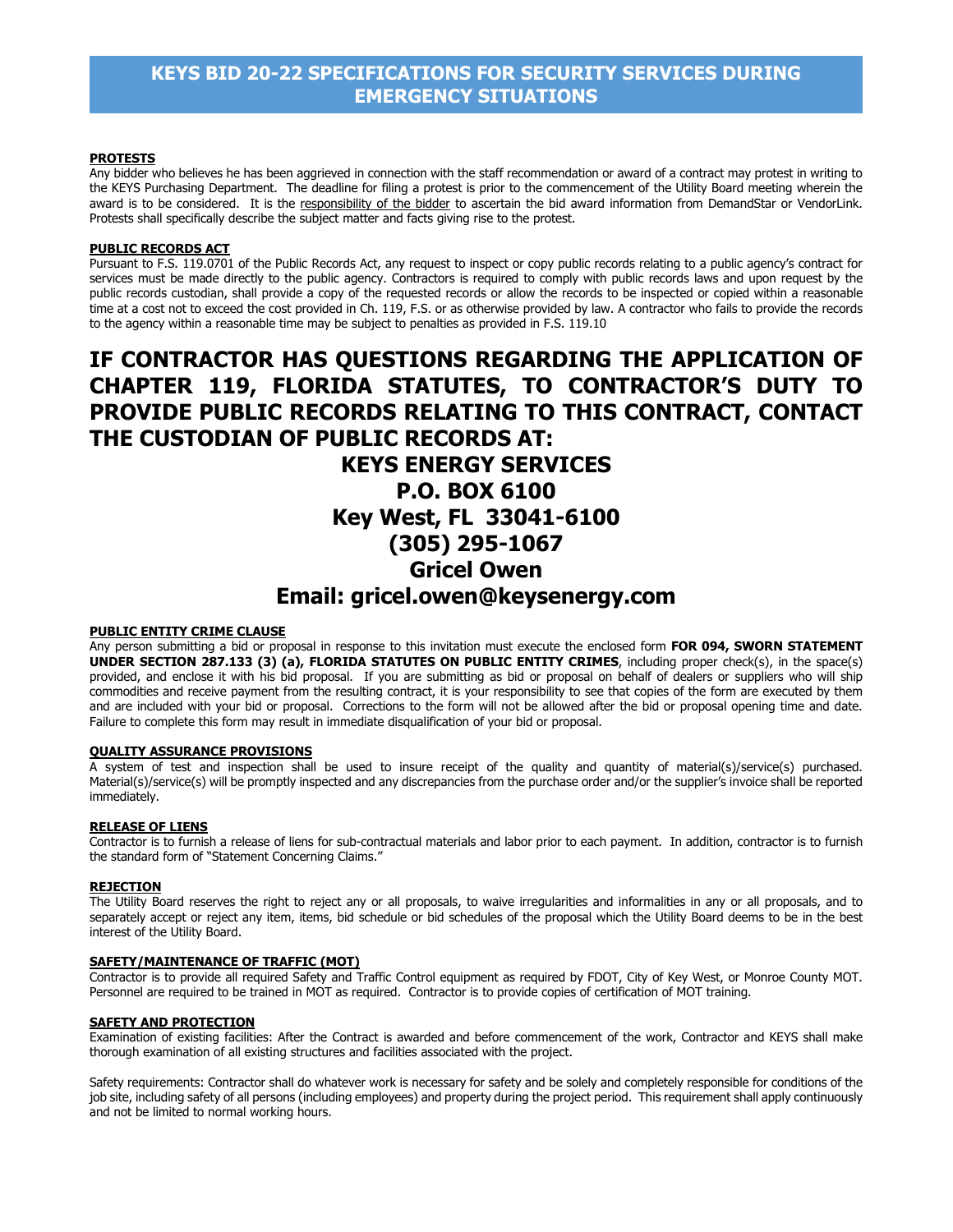Safety provisions shall conform to Federal and State Departments of Labor, Occupational Safety and Health Act (OSHA), and other applicable Federal, State, County, and Local Laws, Ordinances, Codes, requirements set forth herein, and regulations that may be specified in other parts of these specifications. Where these are in conflict, the more stringent requirement shall be followed. Contractor shall become thoroughly familiar with governing safety provisions and shall comply with the obligations set forth therein.

Contractor shall develop and maintain for the duration of the project, a safety program that will effectively incorporate and implement required safety provisions of the American Public Power Association (APPA) Safety Manual. Contractor is responsible for obtaining the latest edition of the APPA Safety Manual at their expense from APPA a[t http://www.publicpower.org/topics/landing.cfm?ItemNumber=38512.](http://www.publicpower.org/topics/landing.cfm?ItemNumber=38512) Contractor shall appoint a qualified employee who is authorized to supervise and enforce compliance with the APPA safety Manual. It is not the responsibility of KEYS to review or police contractor's implementation of the APPA Safety Manual's protocols.

#### **SCOPE OF WORK**

While KEYS has tried to anticipate all Work required under and during the term of this contract, the parties understand and agree that the Work required herein may require without notice to contractor, the performance of Extra Work or the omission of Work previously required. KEYS may at any time and without notice to contractor, require changes in the scope of Work under this contract as KEYS may find necessary or desirable. Such changes may include the omission of Work previously required.

- A. KEYS shall notify contractor of the change in scope work via Change Order, which shall become part of the Contract Documents. If a Change Order directs Contractor to omit Work, contractor shall refrain from performing it.
- B. Contractor shall perform Extra Work only pursuant to the issuance by KEYS of Change Order. Records of any Extra Work performed by contractor shall be reviewed daily by contractor and KEYS, duplicate copies of accepted records made and signed by both contractor or his representative and KEYS, and one (1) copy retained by each.

#### **SECURITY/BACKGROUND CHECK**

KEYS may require successful bidders to supply a complete listing of all individuals that will perform work at the various sites. KEYS may run DMV and mandatory felony and misdemeanor background checks due to security reasons. The successful bidder must expressly agree to the right for KEYS to run the aforementioned checks.

KEYS reserve the right to perform background checks during the entire duration of the contractual agreement. Contractor will advise KEYS immediately of any employee staff changes before they are permitted on-site. Non-compliance of security/background check portion of the bid specifications will result in rejection of the proposal or termination of awarded contractual agreement.

#### **SEVERABILITY**

If any of these General Terms & Conditions is determined to be invalid, illegal or enforceable, the remaining provisions of these General Terms & Conditions remain in full force to the extent permitted by law.

#### **SUBCONTRACTORS**

Each Bidder shall list on the Proposal form the name of each construction subcontractor who will furnish in excess of 10% of the Project. Failure to do so shall entitle KEYS, at its option, to reject the bid.

#### **SUBMISSION OF PROPOSAL**

It is the sole responsibility of each Bidder to deliver its Proposal to KEYS at the place designated for receiving Proposals and prior to the time for opening Proposals last announced to Bidders. Any Proposal received after the time last announced for opening Proposals may be retained by KEYS or returned to the Bidder, but such Proposal shall be rejected as not responsive.

#### **SUPPLIER DIVERSITY**

KEYS is committed to providing equal opportunities to Minority/Women Business Enterprises (M/WBEs) as well as all other Suppliers, Consultants, Contractors and Subcontractors who seek to do business with KEYS. KEYS attempts to ensure that qualified M/WBEs are made aware of, have an opportunity to bid on, and are considered on an equal basis with all other qualified bidders for the provision of supplies and services.

#### **TAX**

The prices of materials set forth herein shall not include state sales tax or local option tax. KEYS is generally exempt from state sales tax, (sales tax number 85-8012621609C-2), and local option tax. However; any purchases of materials for construction of new electrical transmission and distribution facilities are subject to state sales tax and local option tax.

#### **TERMINATION OF CONTRACT**

When deemed to be in the best interest of KEYS, any awards or contracts resulting from this specification may be cancelled by KEYS by the following means: 1) ten (10)-day written notice with cause; or 2) thirty (30)-day written notice without cause.

#### **WITHDRAWAL OF PROPOSAL**

Each Proposal shall constitute an offer to KEYS as outlined therein and shall be irrevocable after the time last announced for opening Proposals. Any Bidder may withdraw its Proposal by giving written notice to KEYS at the place such Proposals are to be received and at any time prior to the time last announced for opening Proposals. After the time last announced for opening Proposals and until execution of the Contract, no Bidder will be permitted to withdraw its Proposal for a period exceeding 120 days after the time last announced for opening Proposals.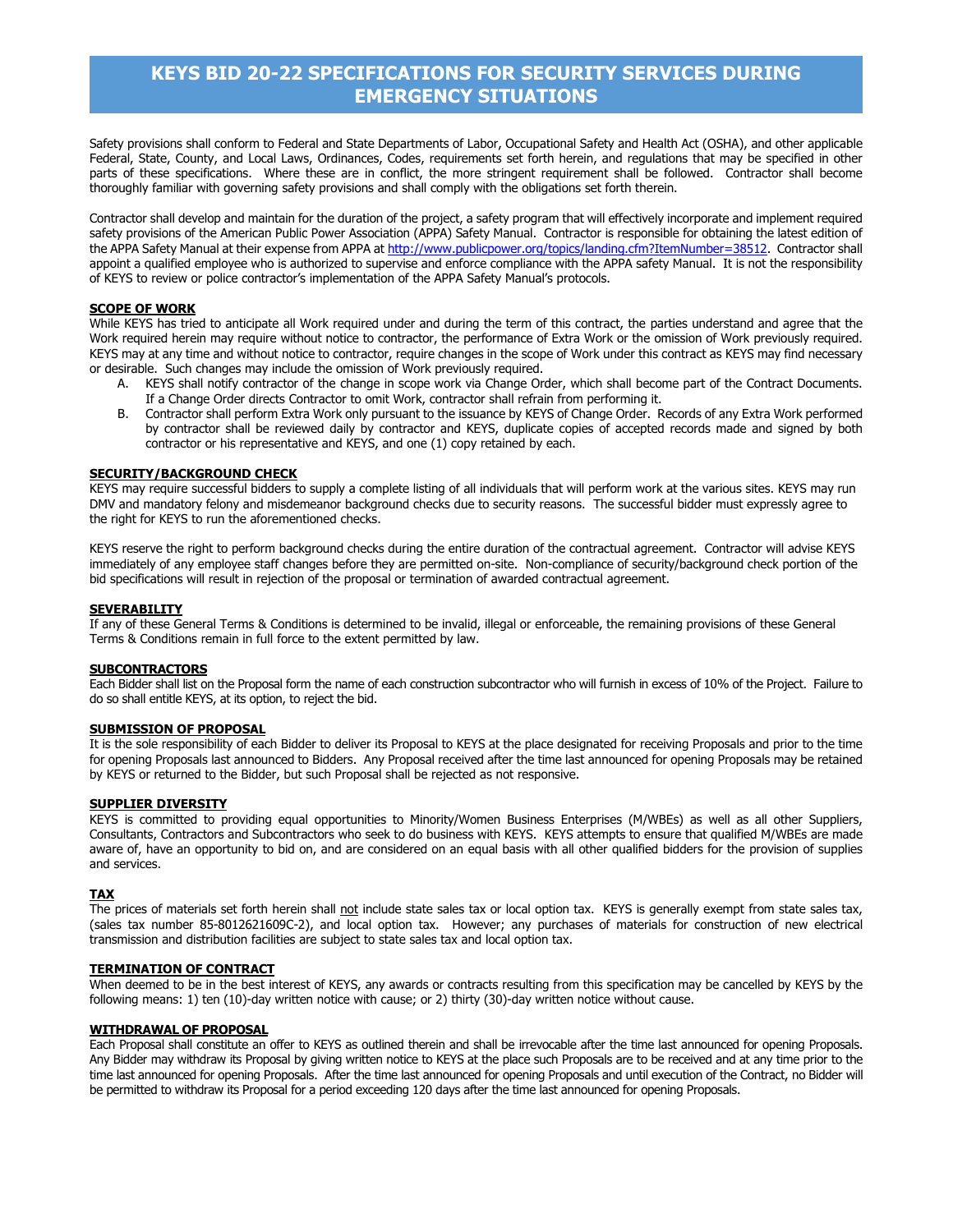# **INSURANCE SECTION**

#### **INDEMNITY AND INSURANCE REQUIREMENTS**

By the signing of this contract and these indemnity and insurance requirements, the vendor agrees with the provisions shown below.

#### **INDEMNITY**

Contractor shall indemnify, defend and hold harmless KEYS and their officers, partners, agents, employees and servants from and against any and all claims, judgments, liens, loss, damage, cost, charge or expense, including defense costs, court costs and attorneys' fees, whether direct or indirect, by reason of liability imposed by law or by bodily injuries, including death at any time resulting there from, sustained by any person or persons or on account of damages to property, including loss of use thereof, arising out of or in consequence of the performance of the Contract, whether such injuries to or death of persons or damages to property are due or are claimed to be due to operations, errors, omissions, or negligent acts of KEYS or any of their officers, partners, agents, employees or servants, excepting only such injuries or damages as shall have been finally determined to have resulted solely from errors, omissions or negligent acts of KEYS or of their officers, partners, agents, employees or servants or independent contractor directly responsible to KEYS. For this indemnity, the Utility Board of the City of Key West, Florida will pay the sum of ten dollars (\$10.00). The bidder shall add this amount (\$10.00) to their base bid proposal, which will be included in payment to firm.

#### **INSURANCE REQUIREMENTS**

The insurance provided by the Vendor pursuant to this Contract shall apply on a primary basis and any other insurance provided by KEYS shall be excess of and not contributory to the insurance provided by the Vendor.

During the term of this agreement, except as specifically provided herein, contractor shall provide and maintain, at his sole cost and expense, insurance in the following types and amounts to cover all work under this agreement, including that done by sub-contractors.

The Vendor shall not commence any work on the contract until he has provided KEYS with proof of coverage's required, in the form an original certified Certificate of Insurance properly signed by the authorized agent of the insurance company. The insurance company must be an eligible surplus lines company or a company authorized by the Florida State Department of Insurance to sell the specific insurance required or with respect to Workers' Compensation authorized as a group self-insurer by Florida Statue 440.57. The agent of the insurance company must be licensed to sell the insurance coverage's required under this contract. Without limiting any of the other obligations or liabilities of the Vendor, the following insurance coverage's with indicated limits of liability are mandatory under this contract. Those coverage's with no limits shown are not required.

# **VENDOR'S ENVIRONMENTAL IMPAIRMENT RESPONSIBILITY**<br>A The Vendor acknowledges that the performance of this compa

The Vendor acknowledges that the performance of this contract is, or may be, subject to Federal, State, and Local laws and regulations enacted for the purpose of protecting, preserving, or restoring the environment. The Vendor shall, at his sole cost, will be responsible for full compliance with any such laws or regulations.

B The Vendor's performance under this contract shall include, but not be limited to:

- 1. Performance in a manner to minimize disturbance of or damage to the environment.
	- 2. To the extent caused by the performance of this contract by or on behalf of the Vendor, the clean-up, repair or restoration of the environment to the extent required by any Federal, State, or Local laws or regulations.
- C. The Vendor shall be responsible for any fines, penalties, damage, or assessments made against the Vendor or KEYS resulting from the performance of this contract by or on behalf of the Vendor.
- D. The Vendor's obligation under paragraph B and C above shall survive the contract and shall not be limited in any manner by acceptances of final payments.

#### **COMMERCIAL GENERAL LIABILITY INSURANCE**

This insurance shall cover those sources of liability which would be covered by the latest edition of the standard Commercial General Liability Coverage Form as published by the Insurance Services Office (ISO) as filed for use in Florida without the attachment of restrictive endorsements other than the elimination of medical payments and fire damage legal liability.

| General Aggregate                             | \$2,000,000.00 |
|-----------------------------------------------|----------------|
| Limit of Insurance per Project                |                |
| Products/Completed Operation                  | \$2,000,000.00 |
| Coverage for 3 yrs. after contract completion |                |
| Personal & Advertising Injury                 | \$1,000,000.00 |
| Each Occurrence                               | \$1,000,000.00 |

#### **BUSINESS AUTOMOBILE POLICY**

This insurance shall cover those sources of liability which would be covered by Part IV of the latest edition of the standard business auto policy form (ISO) as filed for use in Florida without attachments of restrictive endorsements. Coverage's shall include owned, non-owned, and hired autos.

The policy shall be endorsed to include coverage as required by Section 29 and 30 of the Motor Carrier Act of 1980 (MCS 90).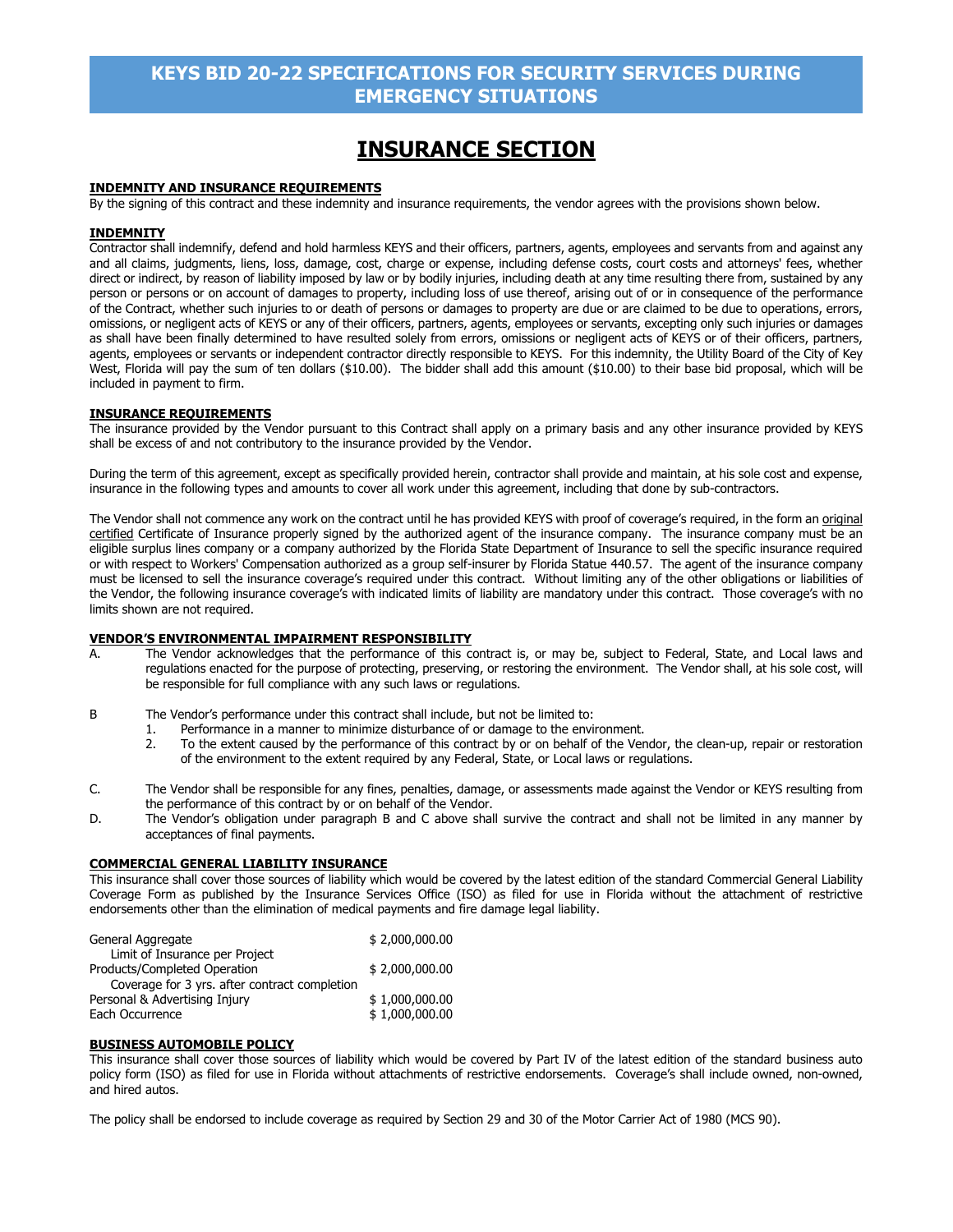Each Occurrence Bodily Injury and Property Damage Liability Combined \$ 1,000,000.00

#### **WORKERS COMPENSATION--EMPLOYER'S LIABILITY INSURANCE**

Shall provide benefits consistent that will respond to all benefits as prescribed by Florida Statues. To include employers Liability Insurance shall be provided in accordance with statutes of the Florida Workers Compensation Act, Federal Employers Liability Act and any other applicable federal or state laws. Customarily provided under the standard Workers Compensation Policy shall provide the following limits:

| Each Accident         | \$1,000,000.00 |
|-----------------------|----------------|
| Disease-Policy Limit  | \$1,000,000.00 |
| Disease-Each Employee | \$1,000,000.00 |

#### **ADDITIONAL INSURED**

The Utility Board of the City of Key West, Florida shall be included as an additional insured for Comprehensive General Liability Form (ISO).

#### **WAIVER OF SUBROGATION**

Contractor's Commercial General Liability and Workers Compensation insurance shall include a Waiver of Transfer of RIGHTS OF Recovery against others to KEYS '(ISO Form). The Utility Board of the City of Key West, Florida must be named in the schedule for the specific project involved.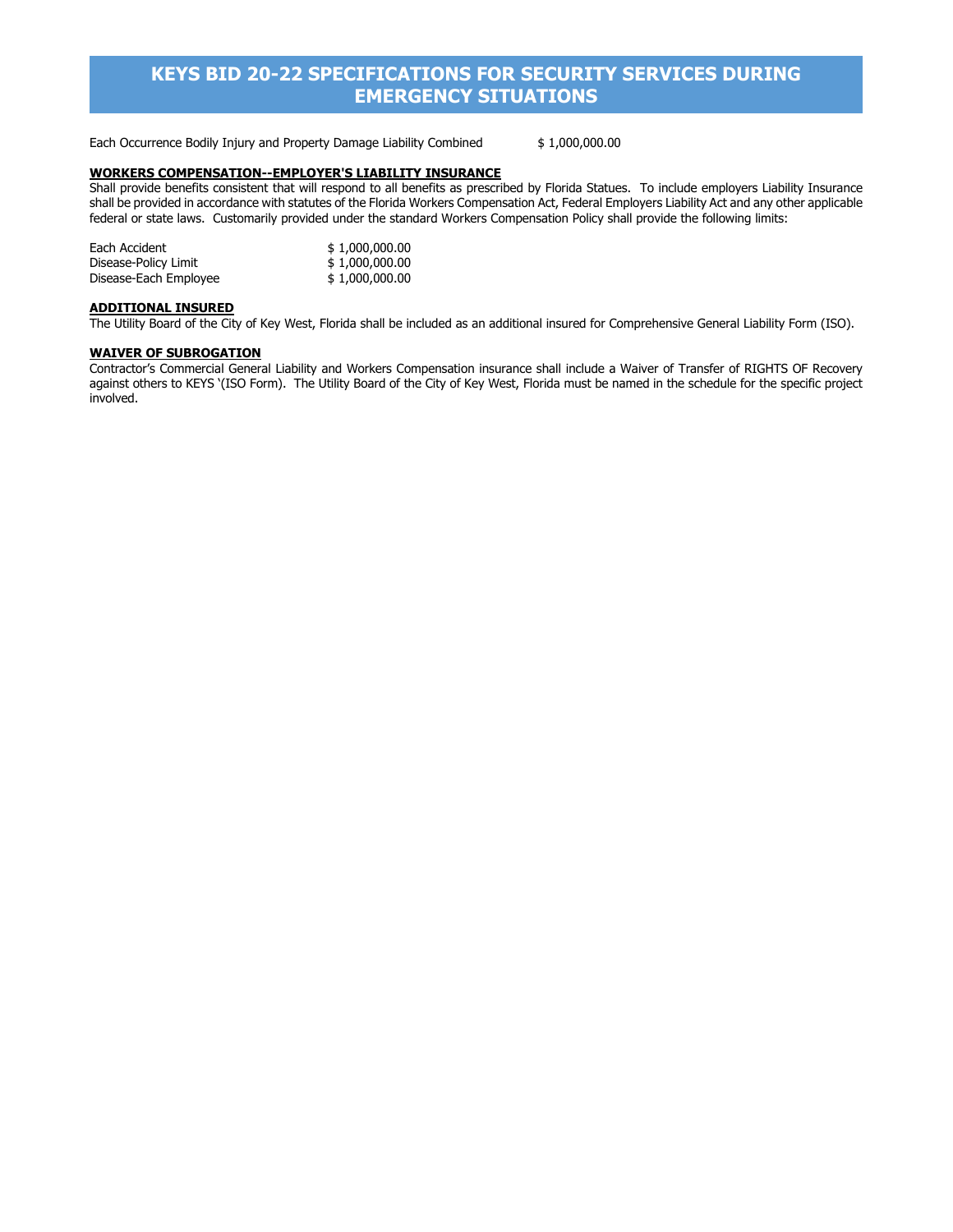# **INSURANCE AGENT'S STATEMENT**

| limits apply to the corresponding policy for the following company: |                               | I have reviewed the above requirements with the bidder named below. The following                    |
|---------------------------------------------------------------------|-------------------------------|------------------------------------------------------------------------------------------------------|
|                                                                     |                               |                                                                                                      |
| <b>POLICY (Type /Number)</b>                                        |                               | <b>LIMITS</b>                                                                                        |
|                                                                     |                               |                                                                                                      |
| Liability policies are __________Occurrence ___________ Claims Made |                               | Acknowledgement of the additional insured and waiver of subrogation requirements:<br><b>Initials</b> |
| <b>Name of Insurance Agency</b>                                     |                               | <b>Signature of Insurance Agent</b>                                                                  |
| SUBMITTED BY:                                                       | <b>Print Name &amp; Title</b> |                                                                                                      |
|                                                                     |                               | <b>NOTE:</b> EACH BIDDER SHALL PROVIDE A COPY OF COMPLETED CERTIFICATE OF                            |
|                                                                     |                               | INSURANCE COMPLYING WITH THE AFOREMENTIONED INSURANCE REQUIREMENTS                                   |
|                                                                     |                               | OR SIGN AND DATE THE ABOVE INSURANCE AGENT'S STATEMENT AND AGREE TO                                  |
|                                                                     |                               | PROVIDE A VALID CERTIFICATE OF INSURANCE UPON NOTIFICATION OF CONTRACT                               |
| AWARD.                                                              |                               |                                                                                                      |
|                                                                     |                               |                                                                                                      |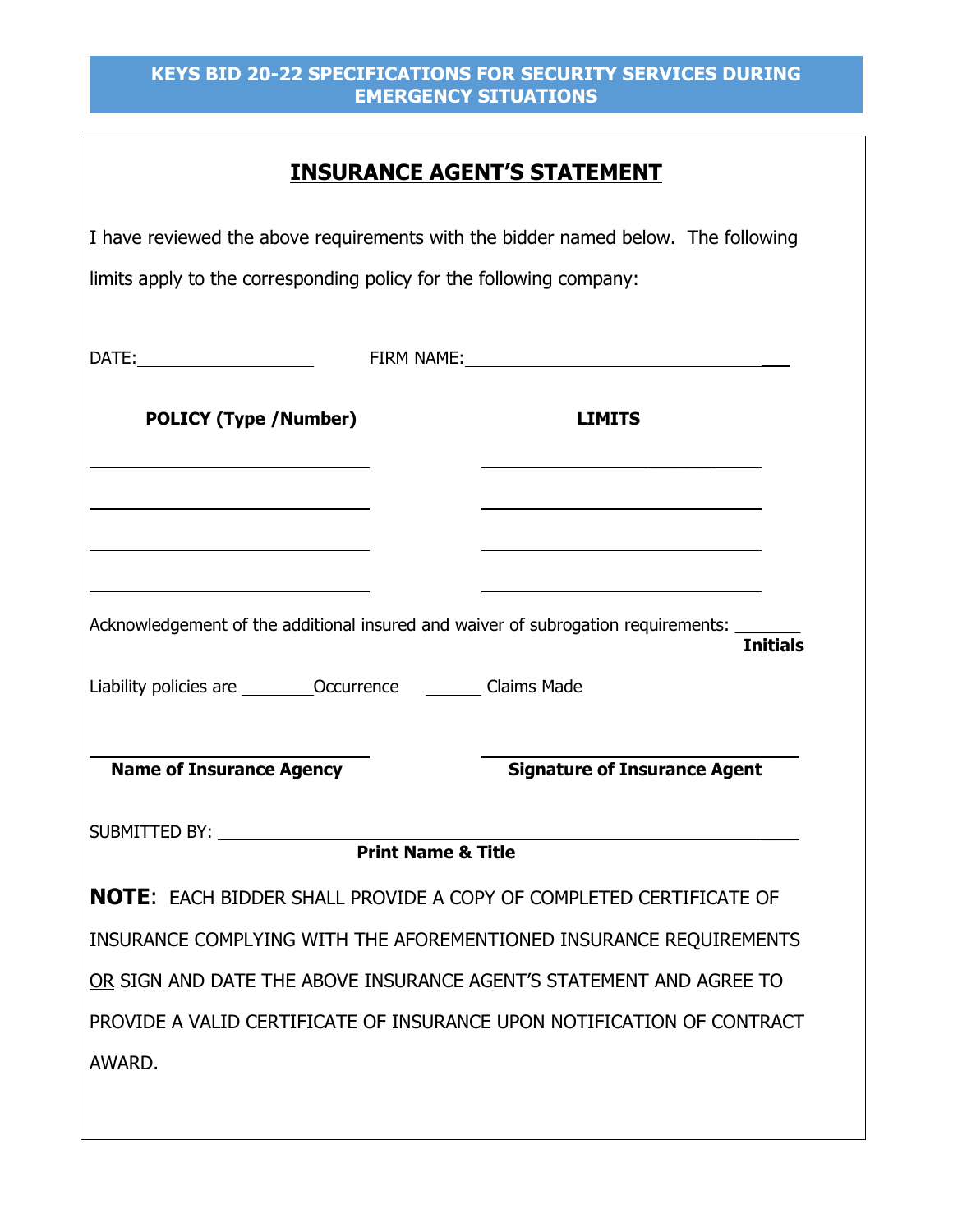| <b>BIDDER'S STATEMENT</b>                                                                                      |
|----------------------------------------------------------------------------------------------------------------|
| and the state of the state of the state of the state of the state of the state of the state of the state of th |

In consideration of this contract, if awarded, the Vendor agrees without reservation to KEYS' Terms & Conditions, Indemnification Clause, and insurance clause herein. The signing of this statement confirms the Vendor's acceptance, which will become a part of the contract.

| Print Name & Title                                             |  |  |  |
|----------------------------------------------------------------|--|--|--|
|                                                                |  |  |  |
|                                                                |  |  |  |
| NOTICE: THIS SIGNATURE PERTAINS TO THE ACKNOWLEDGEMENT AND     |  |  |  |
| ACCEPTANCE OF THE ENTIRE TERMS & CONDITIONS. ANY EXCEPTIONS TO |  |  |  |
| THIS AGREEMENT SHOULD BE NOTED SEPARATELY.                     |  |  |  |
| FAILURE TO COMPLETE ABOVE NOTED DOCUMENT WILL RESULT IN        |  |  |  |
| NON-COMPLIANCE WITH THESE SPECIFICATIONS.                      |  |  |  |
|                                                                |  |  |  |
|                                                                |  |  |  |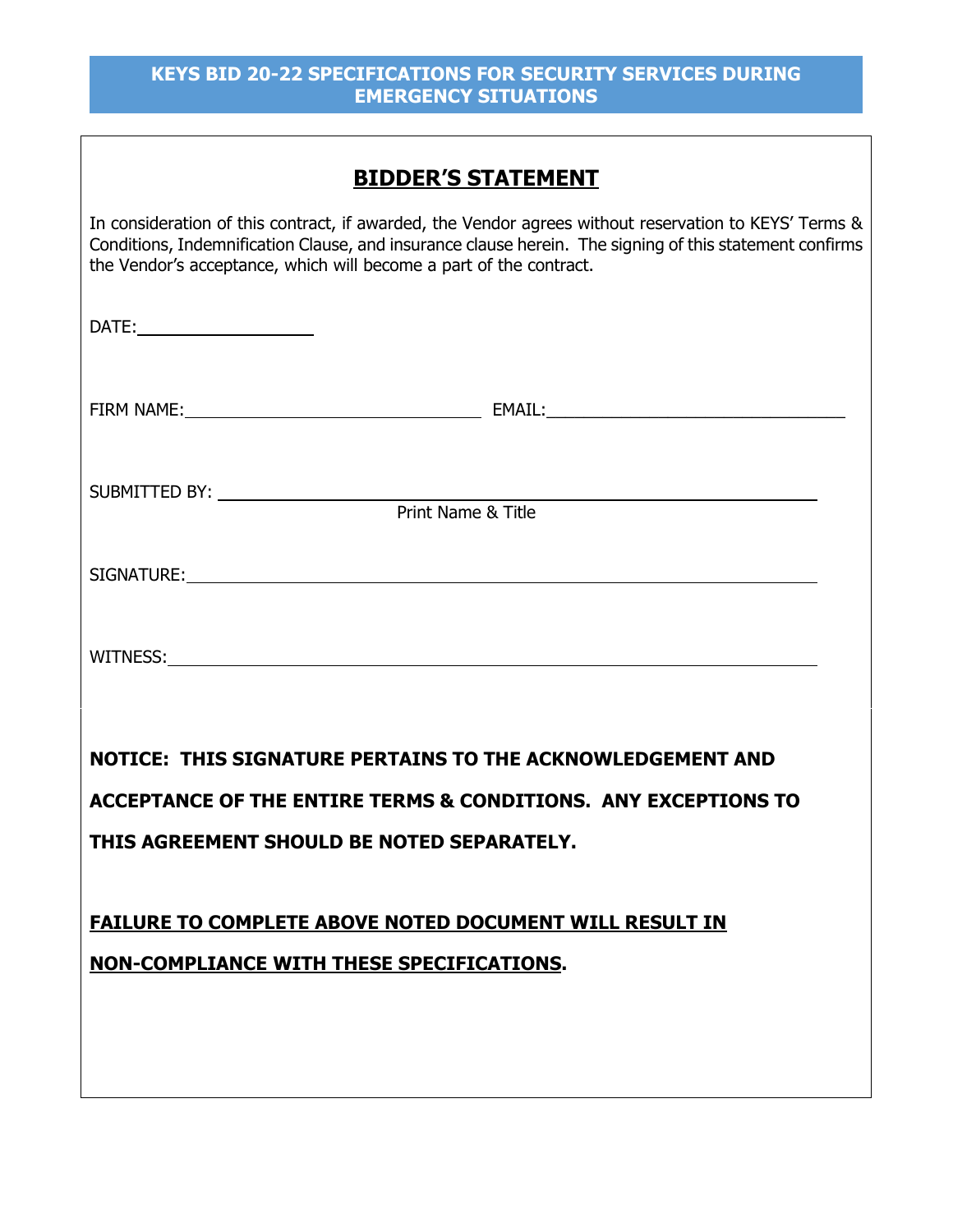# **KEYS ENERGY SERVICES SAFETY COMPLIANCE AFFIDAVIT**

Keys Energy Services [KEYS] requires all Contractors to follow the American Public Power Association (APPA) Safety Manual while working for KEYS on all projects.

It is solely contractor's Responsibility to:

- 1. Obtain the latest edition of the APPA Safety Manual at their expense from the American Public **Public Association** Power **Power** Power **Association** (http://www.publicpower.org/Topics/Landing.cfm?ItemNumber=38512)
- 2. Comply to the required safety protocols described in the APPA Safety Manual for contractor's employees and sub-contractors;
- 3. Appoint a qualified employee who is authorized to monitor, supervise and ensure compliance to APPA Safety Manual's protocols on the job site and
- 4. Do whatever is necessary for safety compliance and be solely and completely responsible for conditions of the job site, including safety of all persons and property during the project's duration.

It is not the responsibility of KEYS to review or police contractor's implementation of the APPA Safety Manual's protocols.

As the person authorized to sign this affidavit, I certify that this firm understands and will fully comply with the above requirements.

| Company Name: Manual Account Company Name: |  |  |
|--------------------------------------------|--|--|
| Representative's Printed Name:             |  |  |
|                                            |  |  |
|                                            |  |  |
|                                            |  |  |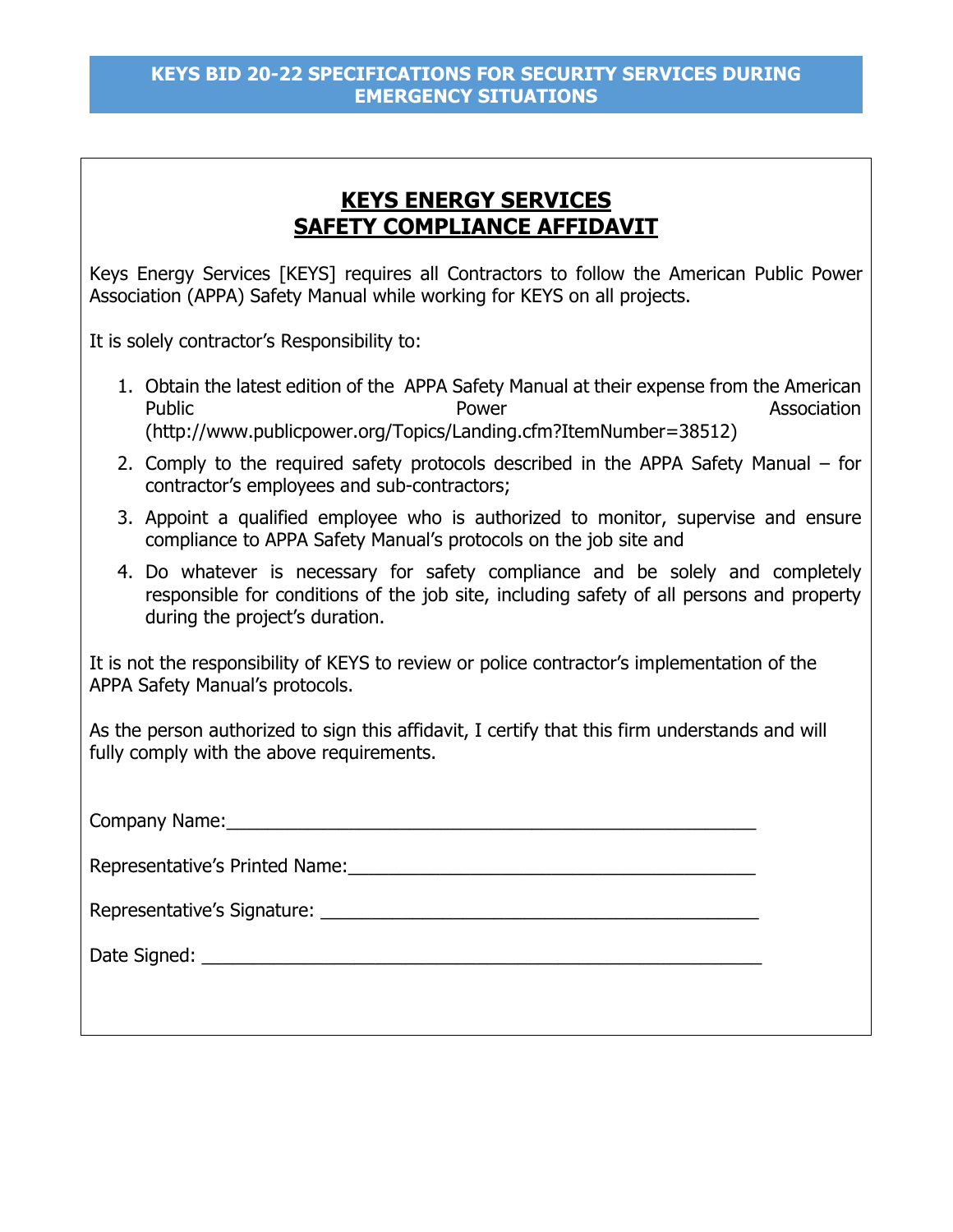# **DRUG-FREE WORKPLACE STATEMENT**

Preference shall be given to businesses with drug-free workplace programs. Whenever two or more bids which are equal with respect to price, quality, and service are received by the State or by any political subdivision for the procurement of commodities or contractual services, a bid received from a business that certifies that it has implemented a drug-free workplace program shall be given preference in the award process. Established procedures for processing tie bids will be followed if none of the tied vendors have a drug-free workplace program. In order to have a drug-free workplace program, a business shall:

The undersigned vendor in accordance with Florida Statues Section 287.087 hereby certifies that

(Name of Business)

- \_\_\_\_\_\_\_\_\_\_\_\_\_\_\_\_\_ \_\_\_\_\_\_\_\_\_\_\_\_\_\_\_\_\_\_\_does:
- 1. Publish a statement notifying employees that the unlawful manufacture, distribution, dispensing, possession, or use of a controlled substance is prohibited in the workplace and specifying the actions that will be taken against employees for violations of such prohibition.
- 2. Inform employees about the dangers of drug abuse in the workplace, the business's policy of maintaining a drug-free workplace, any available drug counseling, rehabilitation, and employee assistance programs, and the penalties that may be imposed upon employees for drug abuse violations.
- 3. Give each employee engaged in providing the commodities or contractual services that are under bid a copy of the statement specified in Subsection 1.
- 4. In the statement specified in Subsection 1, notify the employees that, as a condition of working on the commodities or contractual services that are under bid, the employee will abide by the terms of the statement and will notify the employer of any conviction of, or plea of guilty or nolo contender to, any violation of Chapter 1893 or of any controlled substance law of the United States or any state, for a violation occurring in the workplace no later than five (5) days after such conviction.
- 5. Impose a sanction on, or require the satisfactory participation in a drug abuse assistance or rehabilitation program if such is available in the employee's community, by any employee who is so convicted.
- 6. Make a good faith effort to continue to maintain a drug-free workplace through implementation of this section.

As the person authorized to sign the statement, I certify that this firm complies fully with the above requirements.

Print Name

Vendor's Signature

Date: \_\_\_\_\_\_\_\_\_\_\_\_\_\_\_\_\_\_\_\_\_\_\_\_\_\_\_\_\_\_\_\_\_\_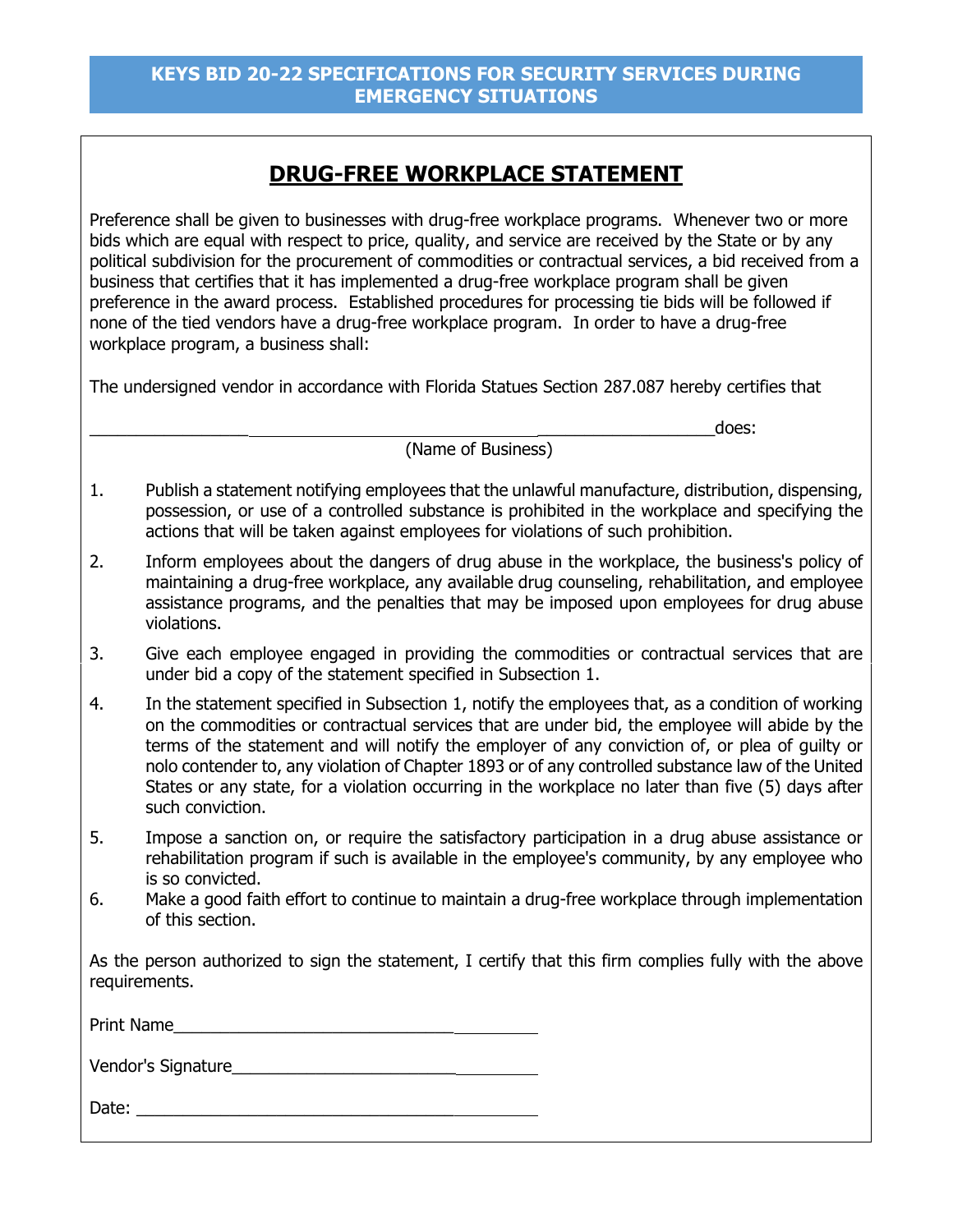# **SWORN STATEMENT PURSUANT TO SECTION 287.133(3)(a), FLORIDA STATUTES, ON PUBLIC ENTITY CRIMES**

THIS FORM MUST BE SIGNED AND SWORN TO IN THE PRESENCE OF A NOTARY PUBLIC OR OTHER OFFICIAL AUTHORIZED TO ADMINISTER OATHS:

1.This sworn statement is submitted to \_\_\_\_\_\_\_\_\_\_\_\_\_\_\_\_\_\_\_\_\_\_\_\_\_\_\_\_\_\_\_\_\_\_\_\_\_\_\_\_ (print name of public entity)

by\_\_\_\_\_\_\_\_\_\_\_\_\_\_\_\_\_\_\_\_\_\_\_\_\_\_\_\_\_\_\_\_\_\_\_\_\_\_\_\_\_\_\_\_\_\_\_\_\_\_\_\_\_\_\_\_\_\_\_\_\_\_\_\_\_\_\_\_ (print individual's name and title)

for\_\_\_\_\_\_\_\_\_\_\_\_\_\_\_\_\_\_\_\_\_\_\_\_\_\_\_\_\_\_\_\_\_\_\_\_\_\_\_\_\_\_\_\_\_\_\_\_\_\_\_\_\_\_\_\_\_\_\_\_\_\_\_\_\_\_\_\_ (print name of entity submitting sworn statement)

whose business address is whose  $\frac{1}{2}$ 

and (if applicable) its Federal Employer Identification Number (FEIN) is

If the entity has no FEIN, include the Social Security Number of the individual signing sworn

statement:

- 2. I understand that a "public entity crime" as defined in Paragraph 287.133(1)(g), Florida Statutes, means a violation of any state or federal law by a person with respect to and directly related to the transaction of business with any public entity or with an agency or political subdivision of any other state or of the United States, including, but not limited to, any bid or contract for goods or services to be provided to any public entity or an agency or political subdivision of any other state or of the United States and involving antitrust, fraud, theft, bribery, collusion, racketeering, conspiracy, or material misrepresentation.
- 3. I understand that "convicted" or "conviction" as defined in Paragraph 287.133(1)(b), Florida Statutes, means a finding of guilt or a conviction of a public entity crime, with or without an adjudication of guilt in any federal or state trial court of record relating to charges brought by indictment or information after July 1, 1989, as a result of a jury verdict, nonjury trial, or entry of a plea of guilty or nolo contender.
- 4. I understand that an "affiliate" as defined in Paragraph 287.133(1)(a), Florida Statutes, means:
	- a. A predecessor or successor of a person convicted of a public entity crime; or

 b. An entity under the control of any natural person who is active in the management of the entity and who has been convicted of a public entity crime. The term "affiliate" includes those officers, directors, executives, partners, shareholders, employee, members, and agents who are active in the management of an affiliate. The ownership by one person of shares constituting a controlling interest in another person, or a pooling of equipment or income among persons when not for fair market value an arm's length agreement, shall be a prima facie case that one person controls another person. A person who knowingly enters into a joint venture with a person who has been convicted of a public entity crime in Florida during the preceding 36 months shall be considered an affiliate.

5. I understand that a "person' as defined in Paragraph 287.133(1)(e), Florida Statutes, means: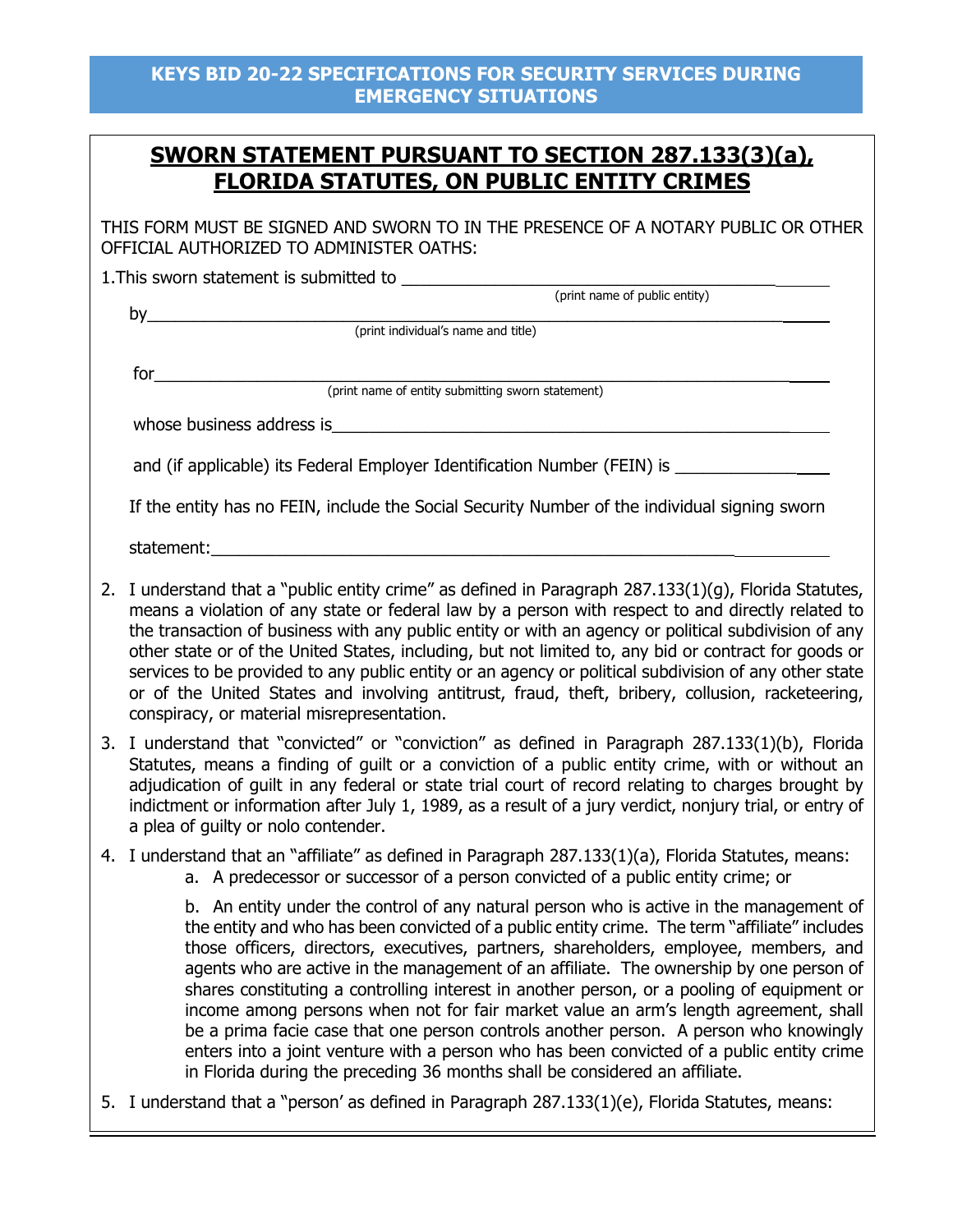- a. any natural person or entity organized under the laws of any state or of the United States with the legal power to enter into a binding contract and which bids or applies to bid on contracts for the provision of goods or services let by a public entity, or which otherwise transacts or applies to transact business with a public entity.
- b. The term "person" includes those officers, directors, executives, partners, shareholders, employees, members, and agents who are active in management of an entity.
- 6. Based on information and belief, the statement, which I have marked below, is true in relation to the entity submitting this sworn statement. (Please indicate which statement applies):

Neither the entity submitting this sworn statement, nor any of its officers, directors, executives, partners, shareholders, employees, members, or agents who are active in the management of the entity, nor any affiliate of the entity has been charged with the convicted of a public entity crime subsequent to July 1, 1989.

The entity submitting this sworn statement, or one or more of its officers, directors, executives, partners, shareholders, employees, members, or agents who are active in the management of the entity, nor any affiliate of the entity has been charged with and convicted of public entity crime subsequent to July 1, 1989.

 \_\_\_\_\_The entity submitting this sworn statement, or one or more of its officers, executives, partners, shareholders, employees, members, or agents who are active in the management of the entity, or an affiliate of the entity has been charged with and convicted of a public entity crime subsequent to July 1, 1989. However, there has been a subsequent proceeding before a Hearing Officer of the State of Florida, Division of Administrative Hearings and the Final Order entered by the Hearing Officer, determined that is was not in the public interest to place the entity submitting this sworn statement on the convicted vendor list. (Attach

a copy of the final order).

**I UNDERSTAND THAT THE SUBMISSION OF THIS FORM TO THE CONTRACTING OFFICER FOR THE PUBLIC ENTITY IN PARAGRAPH ONE (1) ABOVE IS FOR THAT PUBLIC ENTITY ONLY AND, THAT THIS FORM IS VALID THROUGH DECEMBER 31 OF THE CALENDAR YEAR IN WHICH IT IS FILED. I ALSO UNDERSTAND THAT I AM REQUIRED TO INFORM THE PUBLIC ENTITY PRIOR TO ENTERING INTO A CONTRACT IN EXCESS OF THE THRESHOLD AMOUNT PROVIDE IN SECTION 287.017, FLORIDA STATUTES FOR CATEGORY TWO OF ANY CHANGE IN THE INFORMATION CONTAINED IN THIS FORM.**

|                                                | (Signature)                                                                                       | (Date) |
|------------------------------------------------|---------------------------------------------------------------------------------------------------|--------|
| COUNTY OF                                      |                                                                                                   |        |
|                                                | PERSONALLY APPEARED BEFORE ME, the undersigned authority, ______________________                  |        |
|                                                | who, after first being sworn by me, affixed his/her signature in the space provided above on this |        |
| <b>NOTARY PUBLIC</b><br>My Commission Expires: | STAMP:                                                                                            |        |